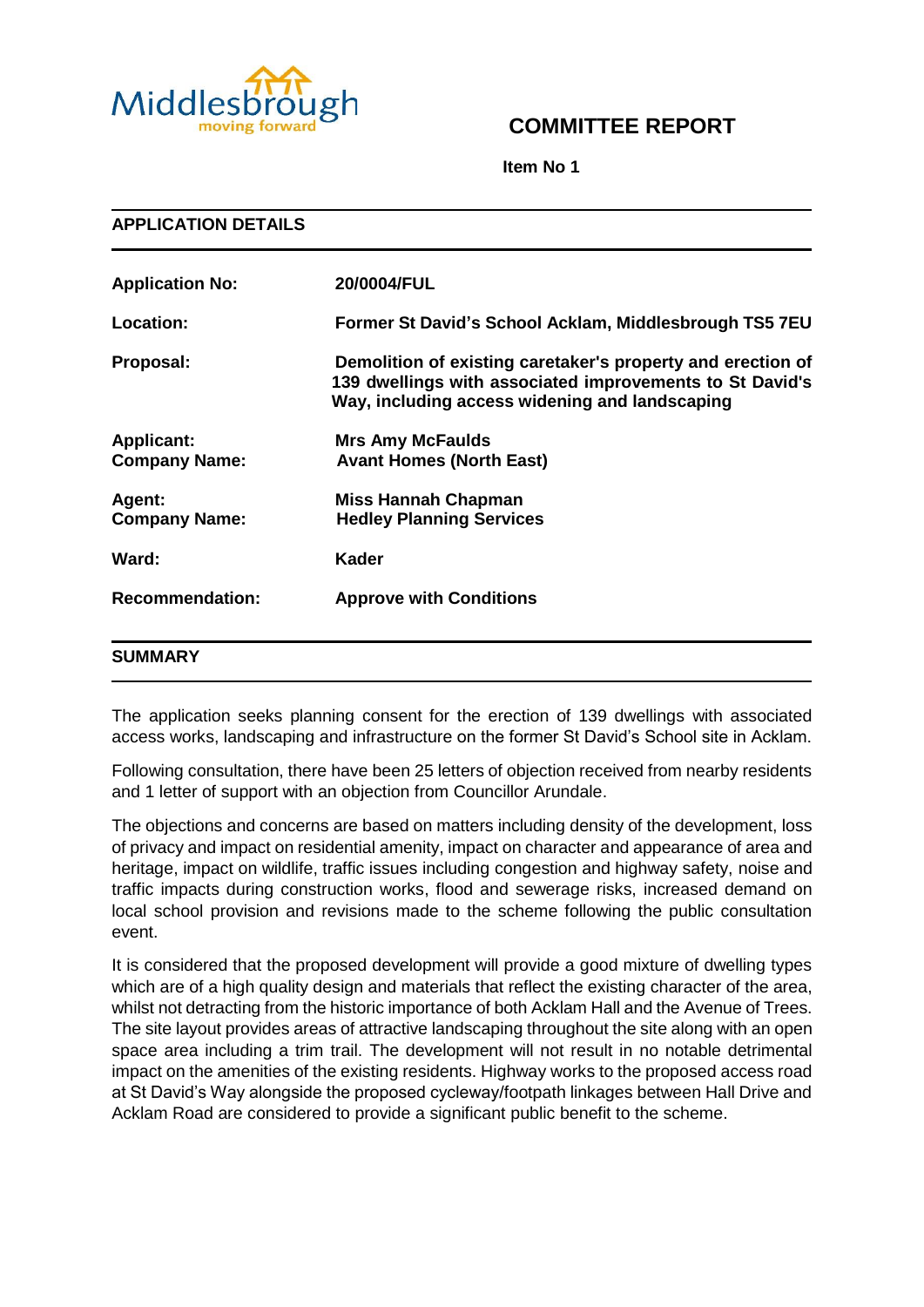The development meets the requirements of the relevant national planning policies detailed within the NPPF and Local Plan policies, specifically H1,H11,H12,H31,H34,CS4, CS5,CS6,CS17,CS18,CS19, DC1, REG37 and E3.

The recommendation is for approval of the application subject to conditions and the entering into a S106 agreement.

# **SITE AND SURROUNDINGS AND PROPOSED WORKS**

The site is located off Hall Drive at the southern end of St David's Way, just outside of the Acklam Conservation area boundary. To the north is Cowley Road and Adcott Road and to the west and south are Bewley Grove and Acklam Road. The Avenue of Trees provides the eastern boundary of the site and is within the Acklam Conservation area. The application site is within the vicinity of the Grade 1 Acklam Hall sited to the north across Hall Drive but does not form part of the immediate setting of this listed building.

The site itself comprises of 6.22 hectares. The original school building has been demolished with the former caretaker's property and substation remaining within the north-east corner of the site alongside the existing car park hard standing.

The proposal is for the erection of 139 dwellings that will comprise of 2, 3 and 4 bedroomed properties. The house types will be a mixture of terraced, semi-detached and detached dwellings and will include semi-detached and detached affordable bungalows.

The 139 dwellings proposed consist of :-

- a) 14 x 2 bedroomed dwellings; and
- b) 54 x 3 bedroomed dwellings
- c) 5 x 3 bedroomed bungalows
- d) 66 x 4 bedroomed dwellings

The site layout includes an area of open space to the north of the site to include a trim trail. Running from west to east across the site is a footpath/cycle path link between St David's Way/Hall Drive and Acklam Road which is surrounded by additional landscaping.

Highway improvement works will be undertaken to bring St David's Way up to adoptable standards. The works include 9 visitor parking bays, 3 metre wide pedestrian cycle path, removal of the plateaux table at the junction of Hall Drive and St David's Way, being replaced by two speed cushions and the realignment of the kerbs at the junction with Hall Drive and resurfacing works.

Drainage provision within the site will include the installation of a dual pumping station with concrete attenuation tank system and link into the existing network north of the site.

A section 106 agreement has been agreed for contributions to replacement playing fields, highways in the form of 2 real time bus stops and towards the strategic networks and off site affordable housing.

With the provision of 5 on-site affordable houses and the highway improvements to St David's Way.

Documents submitted in support of the application include:-

- Construction Method Statement
- Air Quality Assessment
- Arboricultural Tree Constraints Assessment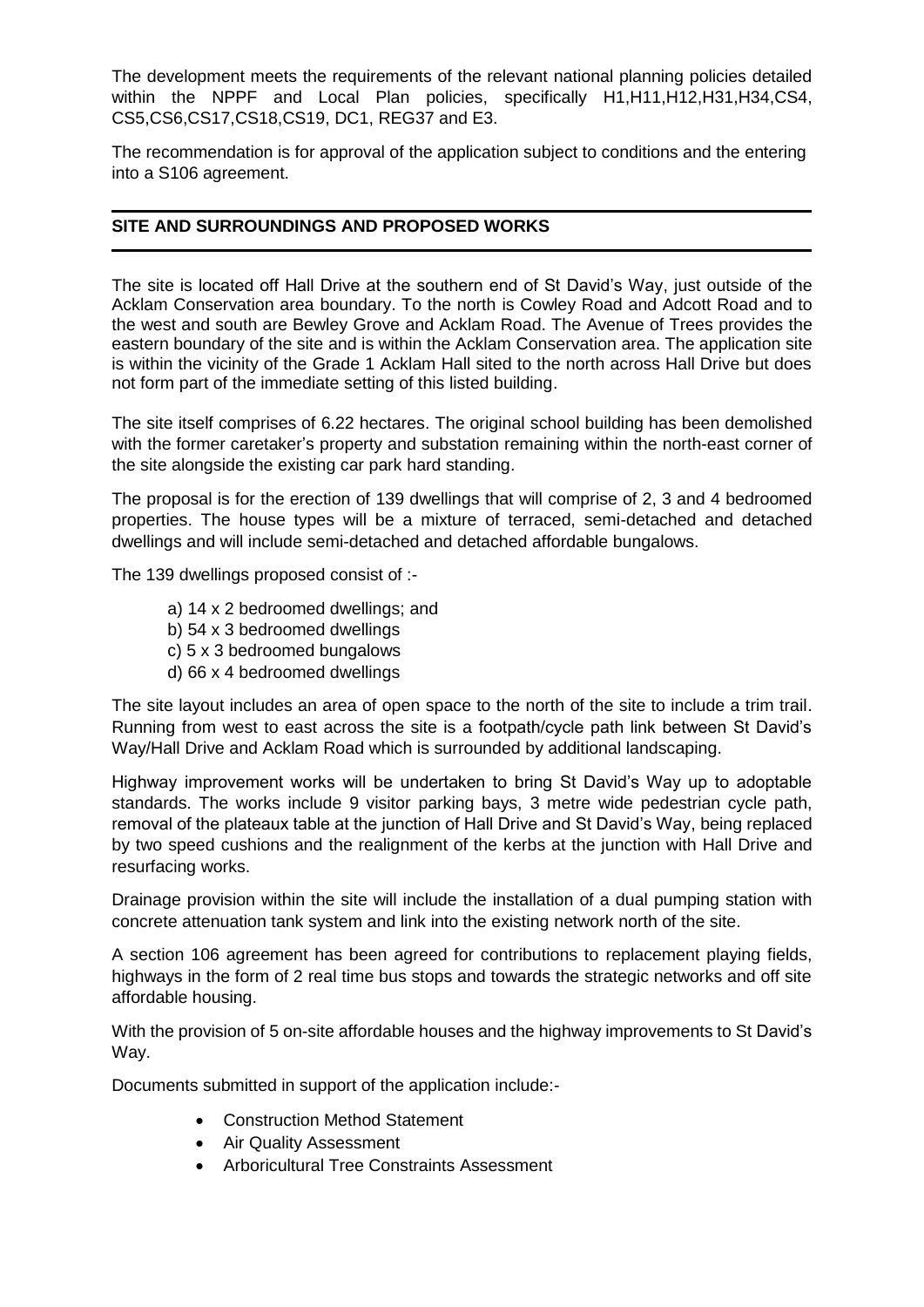- Archaeological Desk Based Assessment
- Bat Survey
- Design and Access Statement
- Heritage Statement
- Flood Risk Assessment
- Drainage Strategy
- Travel Plan
- Transport Assessment
- Geoenvironmental Appraisal
- Noise Impact Assessment
- Planning Statement
- Preliminary Ecological Appraisal
- Statement of Community involvement

# **PLANNING HISTORY**

Previous planning history for the site includes;-

M/FP/1375/08/P –Retention of portable classroom building approved under M/GRG/1222/06/P, approved September 2008

 $M/GRG/1222/06/P - 1$  No mobile classroom unit on the playing field, approved July 2006

M/FP/0454/04/P - 2.4 metres high palisade fencing, approved April 2004

M/FP/2949/03/P- 5 no single storey extensions including internet café and garage, approved November 2003

M/FP/0341/03/P – New 17 space car parking area and bus bay adjacent to tennis courts, approved March 2003

# **PLANNING POLICY**

In accordance with Section 38(6) of the Planning and Compulsory Purchase Act 2004, Local Planning Authorities must determine applications for planning permission in accordance with the Development Plan for the area, unless material considerations indicate otherwise. Section 143 of the Localism Act requires the Local Planning Authority to take local finance considerations into account. Section 70(2) of the Town and Country Planning Act 1990 (as amended) requires Local Planning Authorities, in dealing with an application for planning permission, to have regard to:

- The provisions of the Development Plan, so far as material to the application
- Any local finance considerations, so far as material to the application, and
- Any other material considerations.

# Middlesbrough Local Plan

The following documents comprise the *Middlesbrough Local Plan*, which is the Development Plan for Middlesbrough:

- Housing Local Plan (2014)
- Core Strategy DPD (2008, policies which have not been superseded/deleted only)
- Regeneration DPD (2009, policies which have not been superseded/deleted only)
- Tees Valley Joint Minerals and Waste Core Strategy DPD (2011)
- Tees Valley Joint Minerals and Waste Policies & Sites DPD (2011)
- Middlesbrough Local Plan (1999, Saved Policies only) and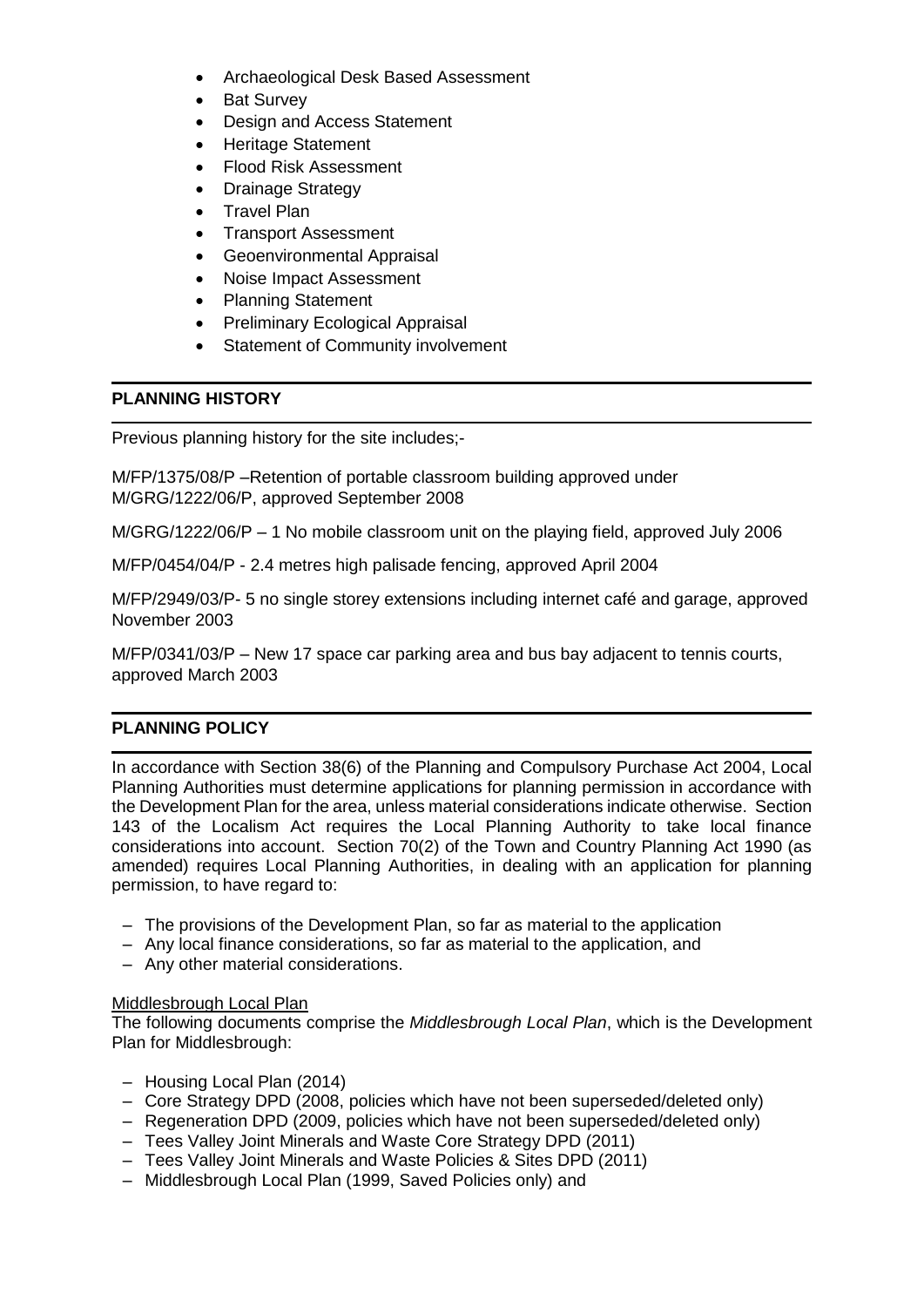– Marton West Neighbourhood Plan (2016, applicable in Marton West Ward only).

# National Planning Policy Framework

National planning guidance, which is a material planning consideration, is largely detailed within the *National Planning Policy Framework* (NPPF). At the heart of the NPPF is a presumption in favour of sustainable development (paragraph 11). The NPPF defines the role of planning in achieving economically, socially and environmentally sustainable development although recognises that they are not criteria against which every application can or should be judged and highlights the need for local circumstances to be taken into account to reflect the character, needs and opportunities of each area.

For decision making, the NPPF advises that local planning authorities should approach decisions on proposed development in a positive and creative way, working pro-actively with applicants to secure developments that will improve the economic, social and environmental conditions of the area and that at every level should seek to approve applications for sustainable development (paragraph 38). The NPPF gives further overarching guidance in relation to:

- The delivery of housing,
- Supporting economic growth,
- Ensuring the vitality of town centres,
- Promoting healthy and safe communities,
- Promoting sustainable transport,
- Supporting the expansion of electronic communications networks,
- Making effective use of land,
- Achieving well designed buildings and places,
- Protecting the essential characteristics of Green Belt land
- Dealing with climate change and flooding, and supporting the transition to a low carbon future,
- Conserving and enhancing the natural and historic environment, and
- Facilitating the sustainable use of minerals.

The planning policies and key areas of guidance that are relevant to the consideration of the application are:

- H1 Spatial Strategy
- H11 Housing Strategy
- H12 Affordable Housing
- H31 Housing Allocations
- H34 St David's (Former RC School Site)
- CS4 Sustainable Development
- CS5 Design
- CS6 Developer Contributions
- CS17 Transport Strategy
- CS18 Demand Management
- CS19 Road Safety
- DC1 General Development
- REG37 Bus Network
- E3 Dev adjacent to Green Wedge or POS
- UDSPD Urban Design SPD
- Middlesbrough Council Playing Pitch Strategy 2019
- Tees Valley Design Guide Specification

The detailed policy context and guidance for each policy is viewable within the relevant Local Plan documents, which can be accessed at the following web address. <https://www.middlesbrough.gov.uk/planning-and-housing/planning/planning-policy>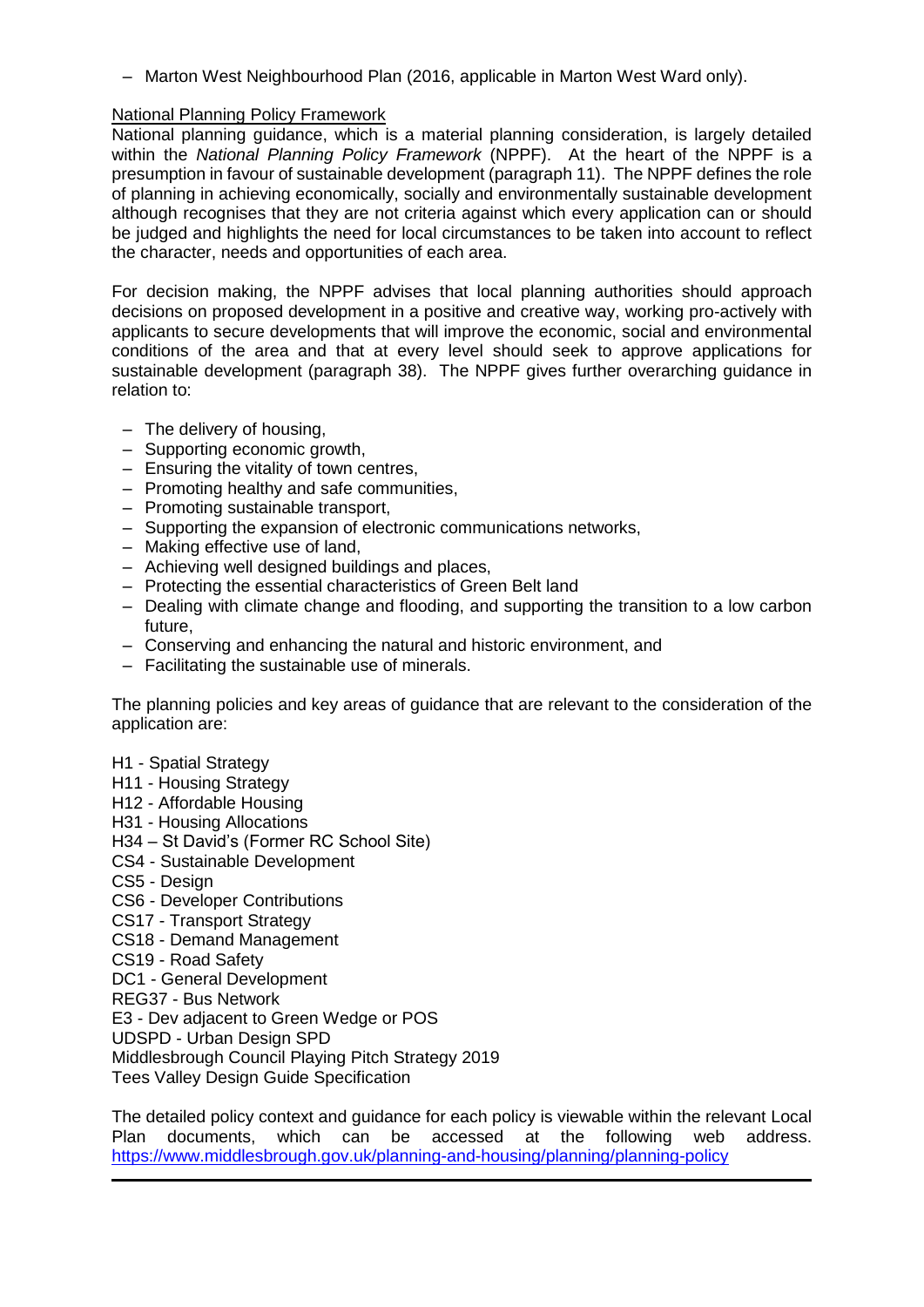Consultation letters were sent to local residents, a press notice issued and site notices posted around the site. Further consultation was undertaken on the revised plans. The comments below are in response to the original and revised plans.

Objections have been received from residents at 25 properties with 1 letter of support. The objection comments are summarised below.

# **Density**

- a. Dwelling numbers higher than the 115 detailed in Local Plan
- b. 20% increase in the number dwellings stated in the Local Plan, produced by Council officers and approved by Members
- c. Density not taken into account area required for SUDs and when this is applied the 139 units equates to 23 per Ha which does not equate to high quality housing.
- d. Too compact with insufficient landscaping/green space or children's play area.
- e. Density of development means require better and safer infrastructure
- f. No requirement for additional houses in Acklam
- g. Number of dwellings on site could increase in order to sell the properties as has happened on other sites

# Amenity

- h. Overlooking/privacy issues to existing residential properties
- i. Overshadowing issues
- j. Loss of privacy during construction and potential buyers
- k. Noise pollution, dust, smells and vibration from construction
- l. Light Pollution
- m. Out of hours operations and 4 year build rate will have significant impact on amenity of the neighbouring properties through construction noise
- n. Loss/impact on views
- o. Security issues with an open site and new road linkage to the rear of existing properties. Request a 7 foot boundary fence
- p. Security/ anti-social behaviour issues through SUDS design / trim trail areas and benches to the rear of properties on Cowley Road, public assess should be limited.
- q. Proximity of bungalows and rear living areas will impact on the existing properties. Intrusive day and night, light, noise pollution.
- r. Height of roofs of bungalows leaves it open for conversion of loft space into rooms, loss of privacy.
- s. 4 bedroom property to the rear of Adcott Road will block light and impact on privacy
- t. Impact of change of use of land from garden area belonging to the caretakers house to public open space
- u. Request moving the boundary line for the development alongside 24 Cowley Road to resolve light and security issues
- v. Maintenance strip should be provided to allow maintenance of existing boundary fences
- w. Location of Construction compound on the site for 4 years will cause noise pollution, air pollution and privacy issues.

Character and Appearance

- x. Insufficient landscaping
- y. Negative impact on the character of the area by the quality and size of the houses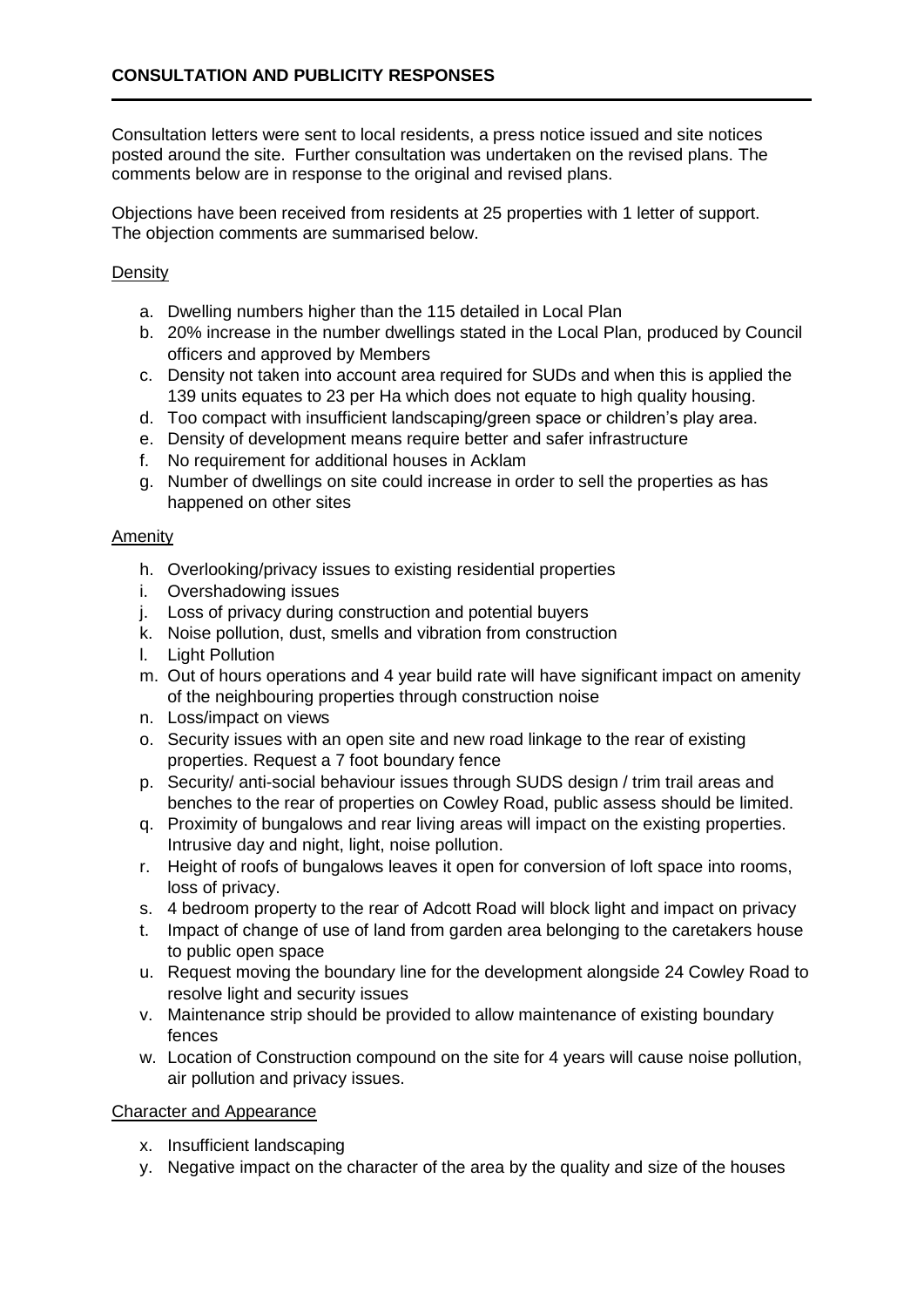- z. Bungalows on the site would be more suitable or a reduced number of dwellings
- aa. Three storey dwellings unacceptable as impact on privacy that known since 1930's
- bb. Destroy the historic standing/importance and character of the area the ancient trees surrounding the site which will suffer
- cc. Impact on heritage
- dd. Footpath/cycle way alongside St David's Way will impact on the character of the Avenue of Trees

# Ecology/Green Space

- ee. Destroying natural habitat/wildlife area that has developed since school demolished, should be maintained alongside Avenue of Trees
- ff. Impact on wildlife and nesting birds in the spring
- gg. Avenue of Trees is protected by law and any development must surely impinge on this territory
- hh. Existing mesh fence and boundary along The Avenue of Trees should be retained.
- ii. Natural Beauty of Avenue of trees under threat with widening of the access road and increased noise and air pollution
- ji. Environmental impact from increase in vehicles and plant and machinery
- kk. Trees to be removed along the boundary and these should be retained or replaced

# Highways

- ll. Traffic increase/impact on Hall Drive and T Junction with Acklam Road with existing queues at peak times (7am-9.30am and 2.30-6pm)
- mm. No consideration of impact of existing new housing development at Acklam Hall or the closure of Church Lane and St Marys on increase in traffic in the area already.
- nn. Travel accessibility survey data is from 2011 prior to the Acklam Hall development which does not take into account the additional 100 cars and so over 400 cars using Hall Drive
- oo. 2011 census shows 72% travel in cars and this is not representative for the additional cars using the Acklam Hall Development
- pp. Increase in traffic on busy access road with cars accessing Marton and Kader Football Club.
- qq. Traffic survey not reflect the reality of extra cars with a 4 bedroomed property having 4 cars
- rr. Increase in traffic hazardous to children, pedestrians and cyclists and emergency vehicle access.
- ss. 200 + cars will add to the existing traffic queues along Hall Drive which already queue to Bewley Grove
- tt. Traffic impact on Tollesby and Glendale Road not considered along with the number of accidents on both these roads.
- uu. Figure 8 shows 3 collisions at Acklam Road and Hall Drive with this junction already having been modified which has had no effect on peak time traffic are there any surveys showing the improved traffic
- vv. Traffic impact along Hall Drive with construction/material delivery vehicles for the 4 year period of the build
- ww. Highway concerns with only one entrance in and out of the site
- xx. Traffic consultant report submitted is employed by the developer and although it may not be wrong is only an opinion.
- yy. Schools along Hall Drive not considered in traffic report, the report writers do not have the same local knowledge of the traffic as residents.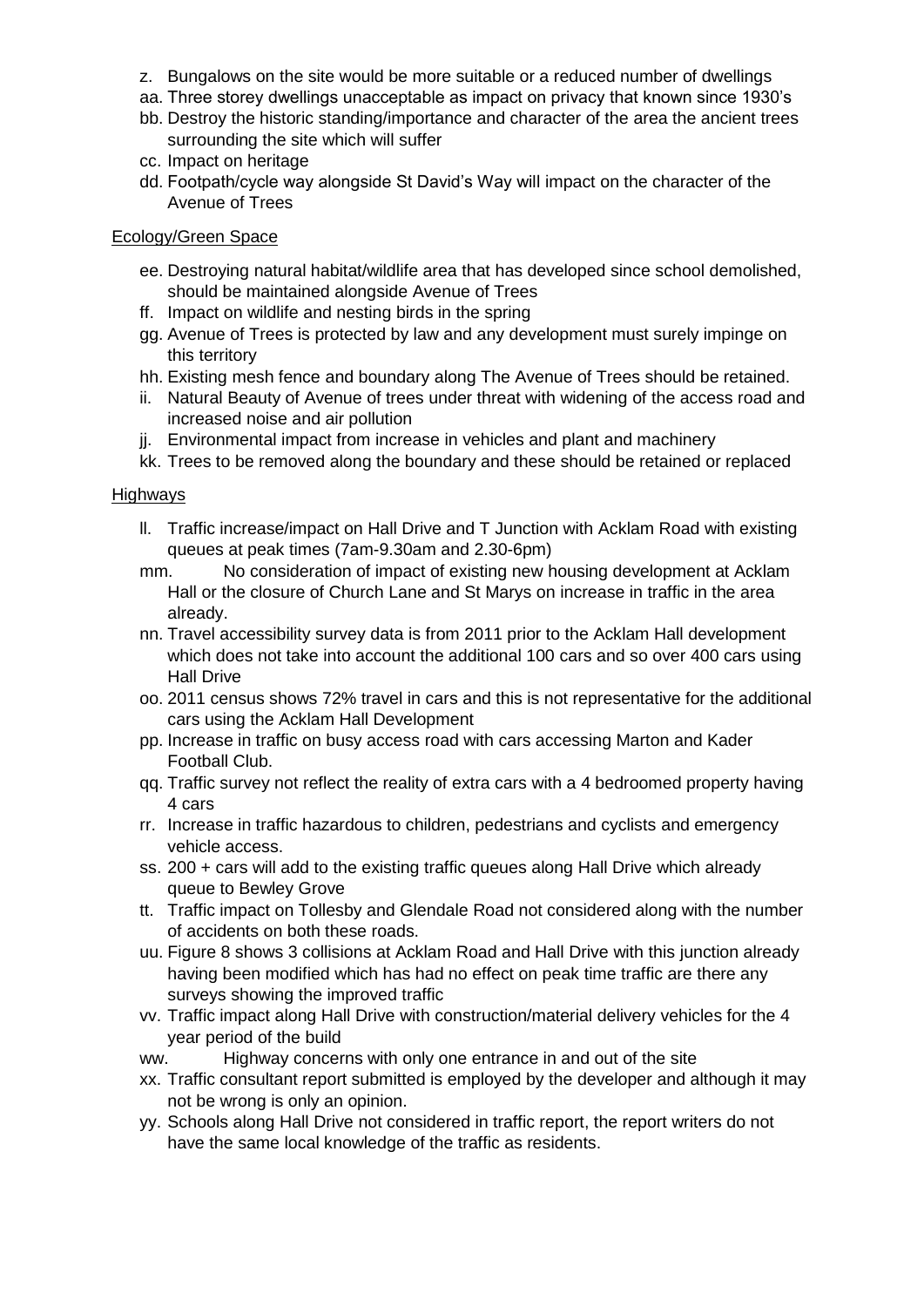- zz. Traffic issues along Hall Drive acknowledged by Council due to recent works at junction of Hall Drive and Acklam Hall and this will have a negligible effect if this proposal approved.
- aaa. Removal of materials for foundations will result in spillages along Hall Drive and hazardous driving conditions for road users
- bbb. Condition of Hall Drive already poor with pot holes this will worsen the situation.
- ccc. Could the existing traffic light timing be altered so they are in line with each other
- ddd. Damage to Hall Drive from construction vehicles and dirty roads

eee. Parking issues created by removal of the parking areas along St David's Way fff. Extra 500 vehicle journeys after construction vehicles for 5 years per day

- ggg. Increase in use of Hall Drive as a rat run from Acklam Road to Tollesby Road.
- hhh. Traffic counting measures on Hall Drive during Covid 19 will show lower usage than normal
- iii. Improvements to St David's Way will not improve traffic will only allow vehicles to join Hall Drive quicker

# **Drainage**

- jjj. Flood risk as the hard landscaping will reduce the ability for the soft landscaping to absorb the water run-off.
- kkk. Surface water run off already and issue on Acklam Road additional properties will increase the issue
- lll. Existing public highway drains during heavy rain cannot currently facilitate the surface water
- mmm. Insufficient drainage will cause problems with drainage in garden areas at Adcott Road and who will be liable
- nnn. Suds should be relocated along The Avenue of Trees not alongside existing houses as water in the pond attracts vandalism as experienced at Acklam Hall site in the summer
- ooo. Lack of detail on the pumping station shown on the drawings.
- ppp. Existing sewerage system could not cope with the additional houses
- qqq. Sewerage issues as existing drains for Acklam Road are to the rear of these properties

# **Education**

rrr. Local schools already oversubscribed with no additional provision following the recent houses built in the last 5 years would this land not be better utilised as a school/sport facility.

# Residual Issues

- sss. Business profit over improvement to the area
- ttt. Plans differ from those displayed at Acklam Hall consultation event so consultation feedback on the layout of the development and boundary line is misleading
- uuu. Open day attended and left with some questions unanswered on the layout
- vvv. Permitted development rights should be removed for extensions and prevent soft landscaping being altered to hard landscaping
- www. Request made to Council to purchase sections of land to the rear of Adcott Road which was prevented through this application.
- xxx. Covenants on the land established by the House of Lords with conditions on the land being used for development.
- yyy. Devaluation of existing properties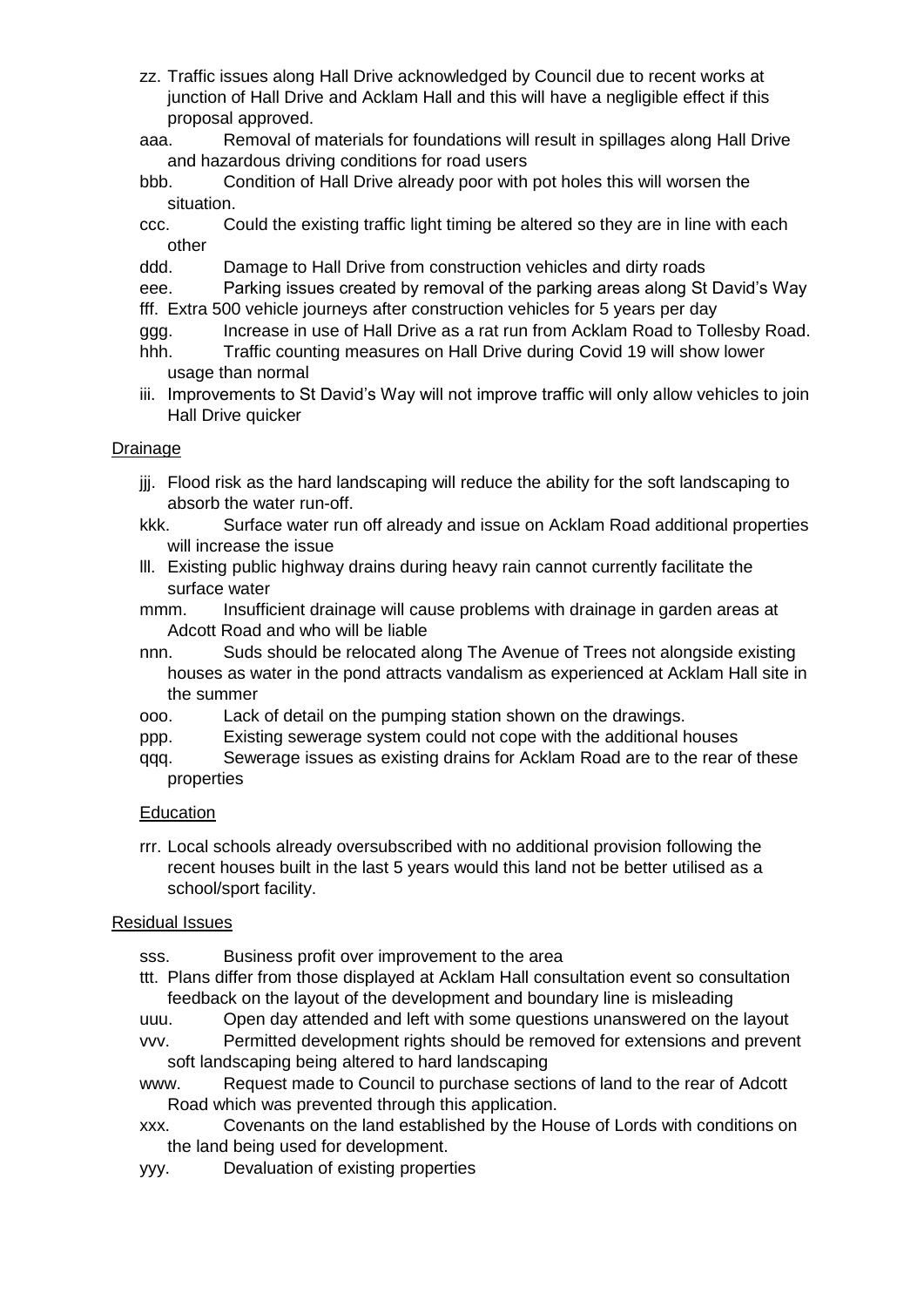zzz. Led to believe only housing would be placed on the footprint of the old school building and not behind Acklam Road.

Resident objection comments received from :

- 1. 18 Adcott Road
- 2. 19 Adcott Road
- 3. 24 Adcott Road
- 4. 28 Adcott Road
- 5. 30 Adcott Road
- 6. 32 Adcott Road
- 7. 34 Adcott Road
- 8. 36 Adcott Road
- 9. 40 Adcott Road
- 10. 44 Adcott Road
- 11. 52 Adcott Road
- 12. 7 Cowley Road
- 13. 10 Cowley Road
- 14. 24 Cowley Road
- 15. 25 Cowley Road
- 16. 35 Cowley Road 17. 28 Bewley Grove
- 18. 25 Bewley Grove
- 19. 4 Church Drive
- 20. 421 Acklam Road
- 21. 425 Acklam Road
- 22. 443 Acklam Road
- 23. 447 Acklam Road
- 24. 46 Adcott Road
- 25. 68 Hall Drive

Support comment received :-

a. Will make a lovely addition to the area

Resident support comment received from ;-

1. 10 Ruskin Avenue

# **Public Responses**

| Number of original neighbour consultations 99 |    |
|-----------------------------------------------|----|
| Total numbers of comments received            | 33 |
| Total number of objections                    | 25 |
| Total number of support                       | 1  |
| Total number of representations               | O  |

# Councillor Arundale

Concerned about the traffic impact on Hall Drive due to this build which I hoped might have been mitigated with a substantial number of bungalows included in the scheme. To add the closure of Church Lane is likely to have increased traffic on Hall Drive making earlier traffic surveys outdated.

# Strategic Policy Team - MBC (in summary)

Under Housing Local Plan Policy H34, the former St David's RC School site has been allocated for residential use. The site is a triangular in shape, located south of Hall Drive, east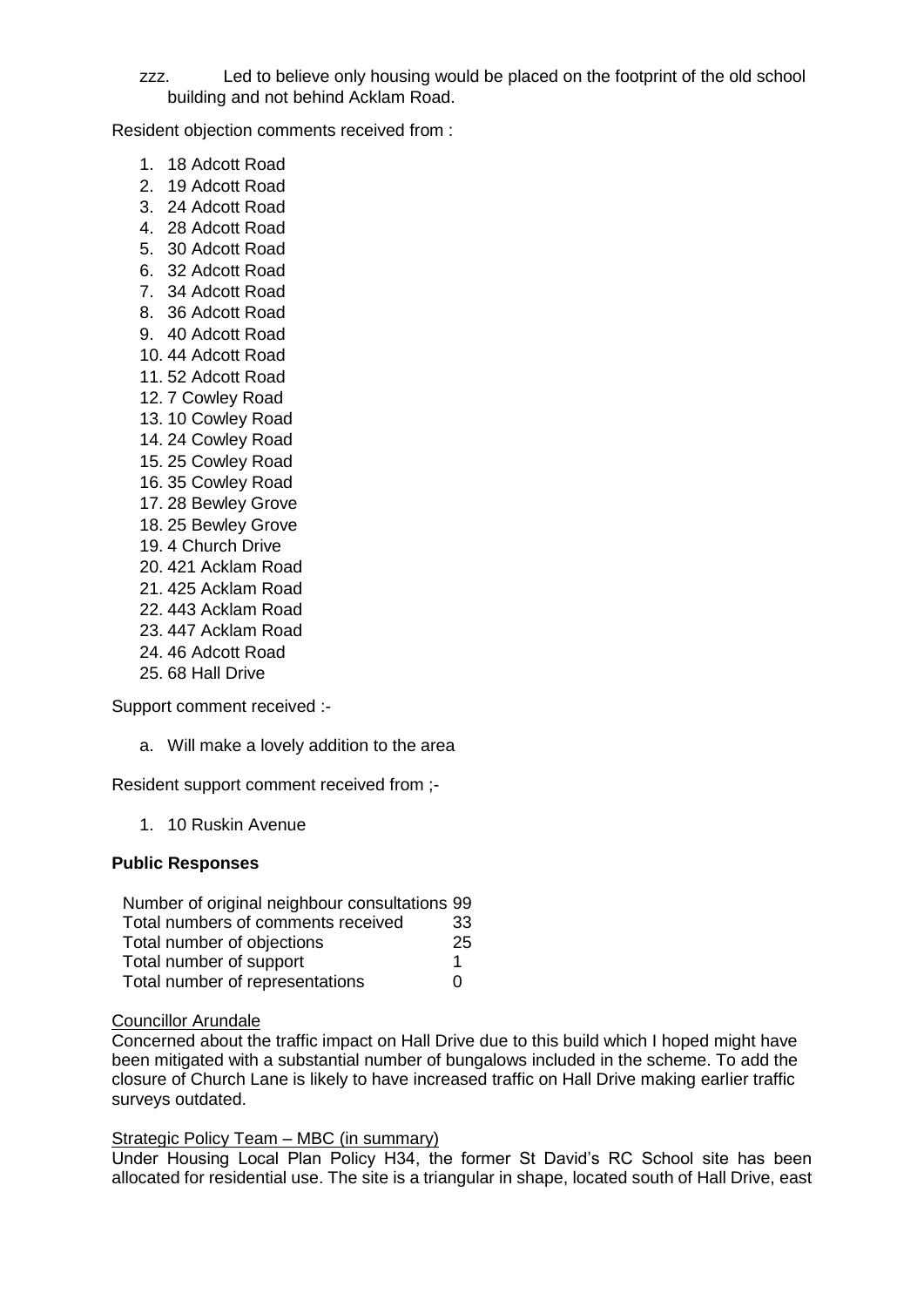of Acklam Road, and west of the Avenue of Trees. The site is adjacent to the Acklam Hall Conservation Area. Access to the site is from St David's Way via Hall Drive, and a pedestrian footpath off Acklam Road.

Core Strategy policies CS4 (Sustainable Development), CS5 (Design), CS6 (Developer contributions, CS18 (Demand Management), CS19 (Road Safety) and DC1 (General Development) will apply along with Housing Local Plan policies H1 (Spatial Strategy), H11 (Housing Strategy), H12 (Affordable Housing), CS17 (Transport Strategy), H31 (Housing Allocations) and H34 (St Davids, Former RC School Site)

In addition the Tees Valley Joint Minerals & Waste DPDs (2011) MWC1 –Minerals Strategy and MWP1 (Waste Audits) and the Regeneration DPD policy REG37 (Development Adjoining Green Wedges.

Consideration needs to be given to Middlesbrough Playing Pitch Strategy 2019, and the relocation of the playing pitches, to ensure that playing pitches attached to the former school are accommodated elsewhere in the town.

Although the proposal appears to meet most of the requirements under Policy H34, the applicant does need to demonstrate why there is an increase in the number of units from a policy maximum of 115 to 139, whilst maintaining a high quality, high value residential scheme.

#### Highways – MBC (in summary)

No objections. The development has been considered in relation to the impact on capacity and the safety of the highway network. Improvement works will be undertaken along St David's Way to bring the highway up to standard and to provide additional designated parking spaces. In addition, developer contributions are required through section 106 agreements for the strategic network and bus stop improvements.

The design of the internal layout is considered to be acceptable with the scheme being designed and constructed to a standard suitable for adoption. Car parking has been provided in accordance with the Tees Valley Design Guide and in addition to in curtilage car parking there are visitor parking bays provided.

No objections are raised subject to relevant conditions.

#### Local Flood Authority - MBC

Having reviewed the drainage details provided we have no objections to the proposed scheme as long as it is constructed as per the Drainage plan, dated 11/3/2020 (Revision T2) and following the principals as outlined in the Flood Risk assessment, dated December 2019 (Revision A) and the Drainage Strategy, dated April 2020 (Revision C).

#### Waste Policy- MBC

Properties serviced by shared drives will be responsible for bringing their Refuse and recycling bins to the nearest public highway. Collection vehicles are not authorised to drive on shared drives.

#### Environmental Protection – MBC

No objections on the revised plans and following the submission of the Dunelm Gas Risk Assessment

#### Conservation Officer – MBC

This site is allocated for 115 dwellings in Middlesbrough's Local Plan, meaning the principle of development has been assessed and agreed appropriate.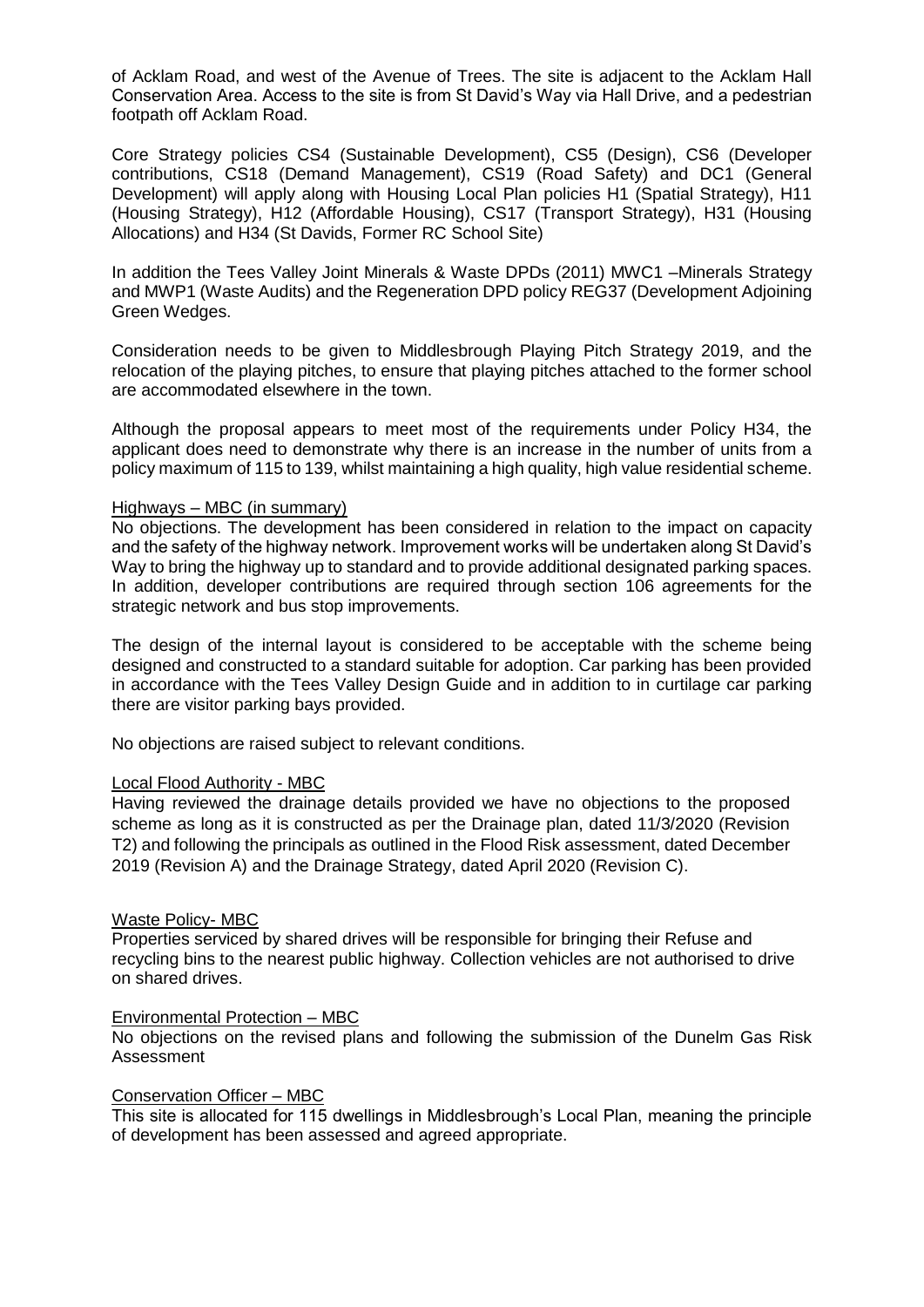The proposed 139 dwellings is higher density than anticipated in this location, but not excessively so. The proposed new access appears to be a relatively modest and minimal solution that should avoid causing harm. Whilst the proximity to The Avenue of Trees is the chief concern from my perspective, screening in the form of planting is proposed to mitigate this. Bearing in mind the predominantly residential nature of development elsewhere in this area, this scheme is in line with that and should not cause harm to the heritage assets and their settings identified above.

This proposal should either sustain the significance of Acklam Hall and its heritage assets, including The Avenue of Trees. Therefore this application is in accordance with paragraph 192 of the NPPF and the relevant sections in policies CS4 and CS5 of the Core Strategy.

#### Secure By Design Officer- Cleveland Police (In summary)

The applicant should seek to develop to accredited Secure By Design Gold standards and a minimum of silver.

With recommendations on street lighting standards, fencing adjacent to the public areas being 2 metres in height and all wooden fencing wired internally, in-fill wooden panels on walls to be flush with the front elevation, dusk till dawn lighting, rear side access gates should be as far forward to front elevations as possible and all proposed pathways to be incorporated into the front street scene to maximise surveillance from properties.

#### Historic England

No further comments on revised plans should seek advice of Conservation officer.

Original comments from Historic England were :-

The proposal's eastern site boundary and its access road borders an avenue of trees focussed on the front entrance of Acklam Hall, a Grade I listed building, both are within the Acklam Conservation Area. The avenue is shown on historic illustrations and maps of the hall and is a formal approach, grand in nature, typical of many country house estates of the  $17<sup>th</sup>$  and early 18<sup>th</sup> centuries.

The avenue's survival at Acklam is remarkable considering the suburban growth of Middlesbrough and its mature character not only strongly and beautifully defines a vista to the Hall but screens much of the surrounding suburban development. This allows a visual trick to be played, an experience where the modern city is shut out and an impression of the historic estate gained. This trick is not total but is sufficient to make an important contribution to the significance of the conservation area and, by extension, the grade I listed hall.

The Acklam Conservation Area is on the Heritage At Risk Register because of the intrusive impact of recent development and it is important to consider whether this proposal would add to that problem or could be managed in a way that preserves the contribution the avenue makes.

The built eastern edge of the housing development would come close to the start of the avenue, roughly in line with the previous school building and just forward of the houses on St David's Way. This feels close and potentially intrusive on plan but on site a high hedge shields the view between site and avenue. As long as this is maintained and preferably strengthened then the intrusion of housing onto the avenue should be slight.

Another option would be to have back gardens onto the avenue but this can lead to land grabbing and varied boundary treatments which would contrast poorly with the formal nature of the avenue and is less preferable than the proposed arrangement.

In heritage terms this application is about minimising impact and the landscape proposals appear to achieve this. However, the labelling 'existing hedgerow' on the landscape masterplan needs to be checked as it may just be a wire fence overgrown with vegetation,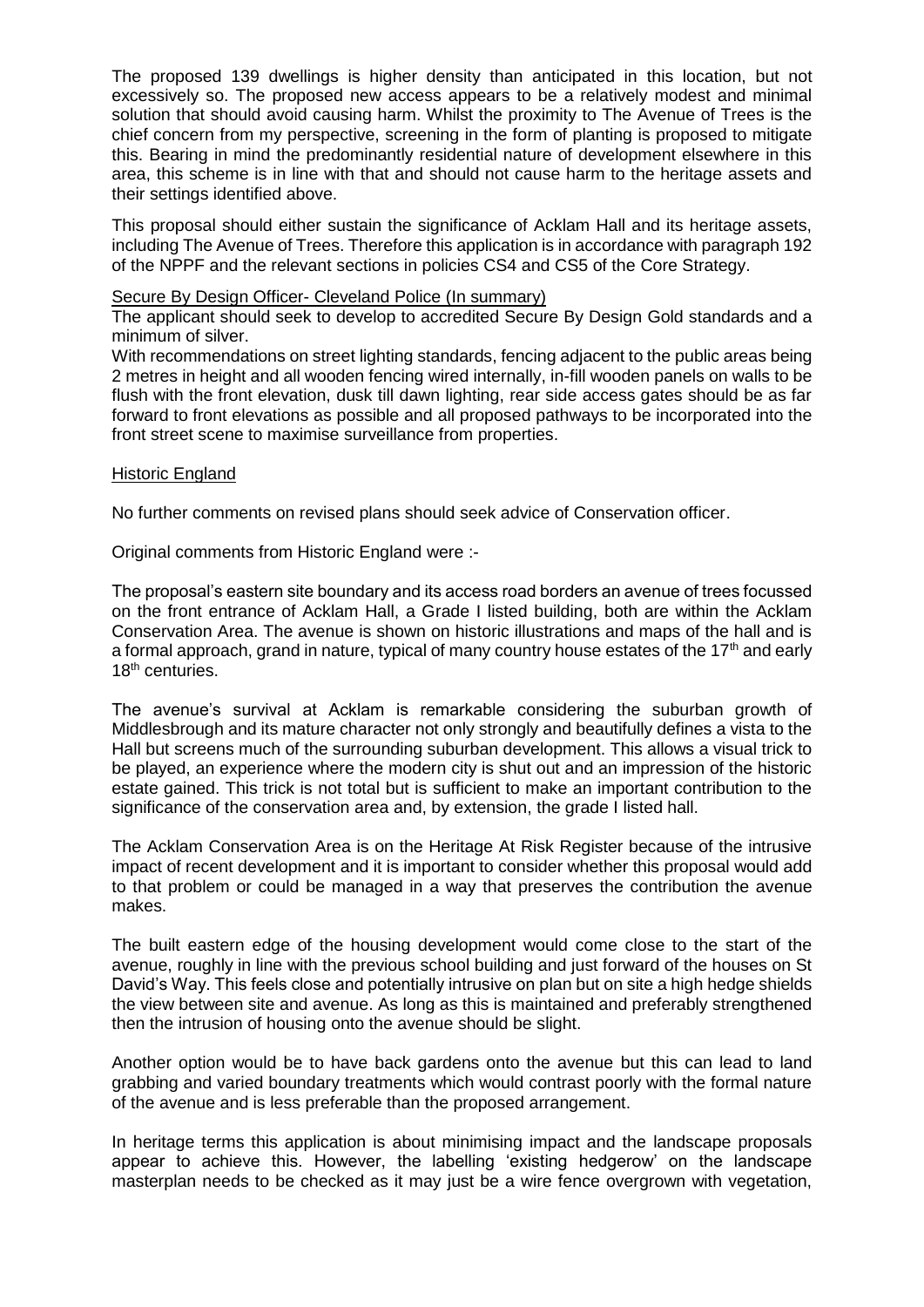which is presumably more ephemeral and open. Either way this boundary needs to form a natural screen in perpetuity if the significance of the conservation area and the setting of the listed building is to be maintained. Doing so would reflect the importance given to the conservation of designated heritage assets set out within the National Planning Policy Framework, in particular paragraphs 192, 193 and 196.

I recommend that planting for this area is confirmed, preferably before determination but if not, by condition.

Historic England has no objection to the application on heritage grounds subject to further exploration and consideration of the eastern site boundary as discussed above.

### Sport England

Having read through the report, Sport England is satisfied that the land identified is capable of being made into playing field of a sufficient size and quality to be a suitable replacement (in respect of Sport England's playing field policy exception 4) for the playing field being lost at the St. David's School site.

The land for the new pitches is owned by Middlesbrough Council, and so it does seem necessary for the applicant to pay the Council to undertake the work to create them. The costs for the work are set out in the report, along with realistic timescales for their implementation. A S.106 agreement would seem to be the most mechanism for doing this (although we are prepared to consider other mechanisms that provide the same certainty)

Sport England would therefore require a S.106 agreement to be drawn up which;

- Required the developer to pay the LPA the cost of the works to create the playing field and pitches as set out in the PSD Agronomy feasibility report (15/04/20) and suitably index linked
- Committed Middlesbrough Council to undertake the works set out in feasibility report
- Key milestones in the development of the application site to be tied to the implementation of the replacement playing field works and the new pitches being brought into use.

Sport England would be happy to review and comment upon a draft of the S.106 before it is formally tabled.

Once the wording is agreed we can advise the LPA that the framework is in place for our objection to be met, but clearly it is the signing of the S.106 agreement that allows our objection to be withdrawn. We would not expect LPAs to follow the Playing Field Direction in such circumstances.

#### Northern Gas Networks (In summary)

Northern Gas Networks has no objections to these proposals, however there may be apparatus in the area that may be at risk during construction works and should the planning application be approved, then we require the promoter of these works to contact us directly to discuss our requirements in detail. Should diversionary works be required these will be fully chargeable.

#### Northumbrian Water (In summary)

No issues to raise provided the application is approved and carried out in accordance with the submitted Drainage Strategy, which sets out the foul flow shall discharge to the combined sewer manhole 6501, whilst the surface water flows shall be restricted to 19l/sec and discharge to the surface water sewer at manhole 9803. A condition should be attached that the development be in accordance with the drainage strategy dated 4/2/2020.

#### Natural England (In summary)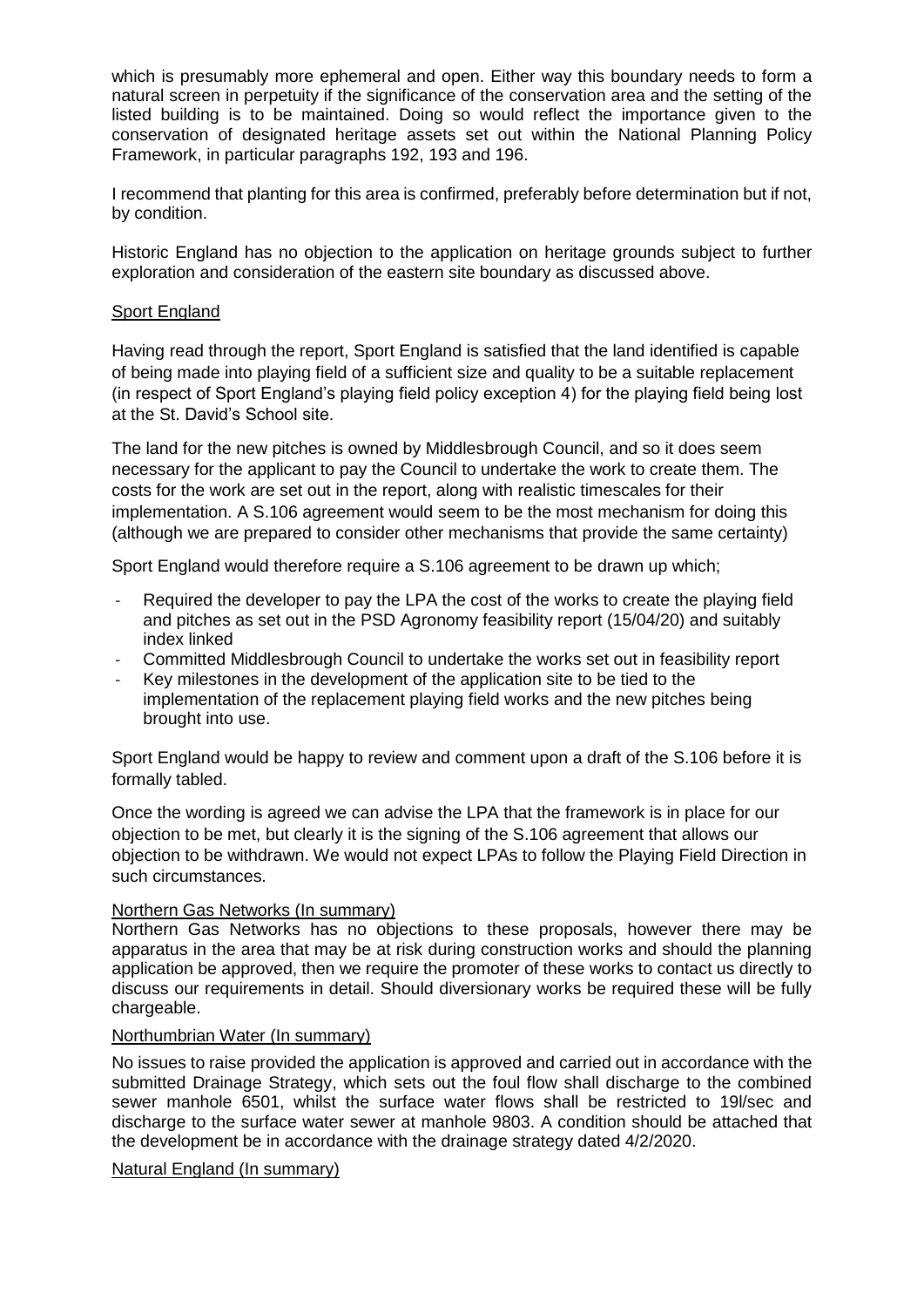The proposed amendments are unlikely to have significantly different impacts on the natural environment that the original proposal. Previous no objection comments apply. Based on the plans submitted, Natural England considers that the proposed development will not have significant adverse impacts on statutorily protected nature conservation sites or landscapes.

# **PLANNING CONSIDERATION AND ASSESSMENT**

- 2. Under Local Housing Plan Policy H1, H31 and H34 the former St David's School site has been allocated for residential use to provide 115 dwellings. Policy H34 comments the development should reflect the housing types within the area which are predominantly three and four bedrooms and should provide either 15% of the dwellings as affordable, through 5% on site and a 10% off site contribution. Policy H12 allows variations in the proportion of on-off site contributions where it can be demonstrated that this would better contribute to the creation of mixed and balanced communities through the diversification of housing tenure, but there is still a requirement to meet the minimum 15% target.
- 3. Core Strategy Policies DC1, CS4 and CS5 seek to ensure a high quality sustainable development; ensure amenity of the nearby residents and that the character of the area and highway safety are not adversely affected by the development. Policy CS5 requires a high quality of design in terms of form, layout and contribution to the character and appearance of the area along with the preservation and enhancement of the character of the conservation area. CS17 requires development to be located where it will not have a detrimental impact on the operation of the strategic network. Policy CS18 requiring that the level of private car parking be restricted to be in accordance with the Tees Valley Design Guide and Specification with policy CS19 advising that new development should include measures to discourage car use and encourage sustainable transport choices.
- 4. In terms of heritage considerations, policy H34 requires the development to respond positively to the Acklam Hall Conservation Area and the Avenue of Trees. Setting out that the properties should have frontages facing the Avenue of Trees with the retention of existing trees. Highway access is set out in policy H34 as being taken from St David's Way with the expectation that the development should maintain and enhance footpath links between Acklam Road and Hall Drive. With part of the site being former school playing fields, policy H34 sets out replacement playing fields will be required as part of the site redevelopment.
- 5. The principle of the development has been established through the allocation of the site therefore the main considerations with this proposal are considerations of the relevant national and local policies, site layout and design, impact on the character and appearance of the street scene, heritage and conservation, ecology/landscaping, amenity, highways, education, flood risk and any other residual matters.

# **Policy**

6. The application site is an allocated housing site under policy H34 of the adopted 2014 Housing Local Plan. Policy H34 sets out that any new development should reflect the existing house types within the immediate vicinity of the site, which are 3-4 bedroomed properties with a mixture of semi-detached and detached properties. The proposed development will provide a limited number of 2 bedroomed properties (14 in total) with the remainder being 3 and 4 bedroomed properties providing a mixture of detached and semi-detached dwellings. Following discussions with council officers revisions have been made to the house types to provide 3 bedroom bungalows (5 in total) within the site to accommodate a wider section of the community, which is considered to benefit the scheme.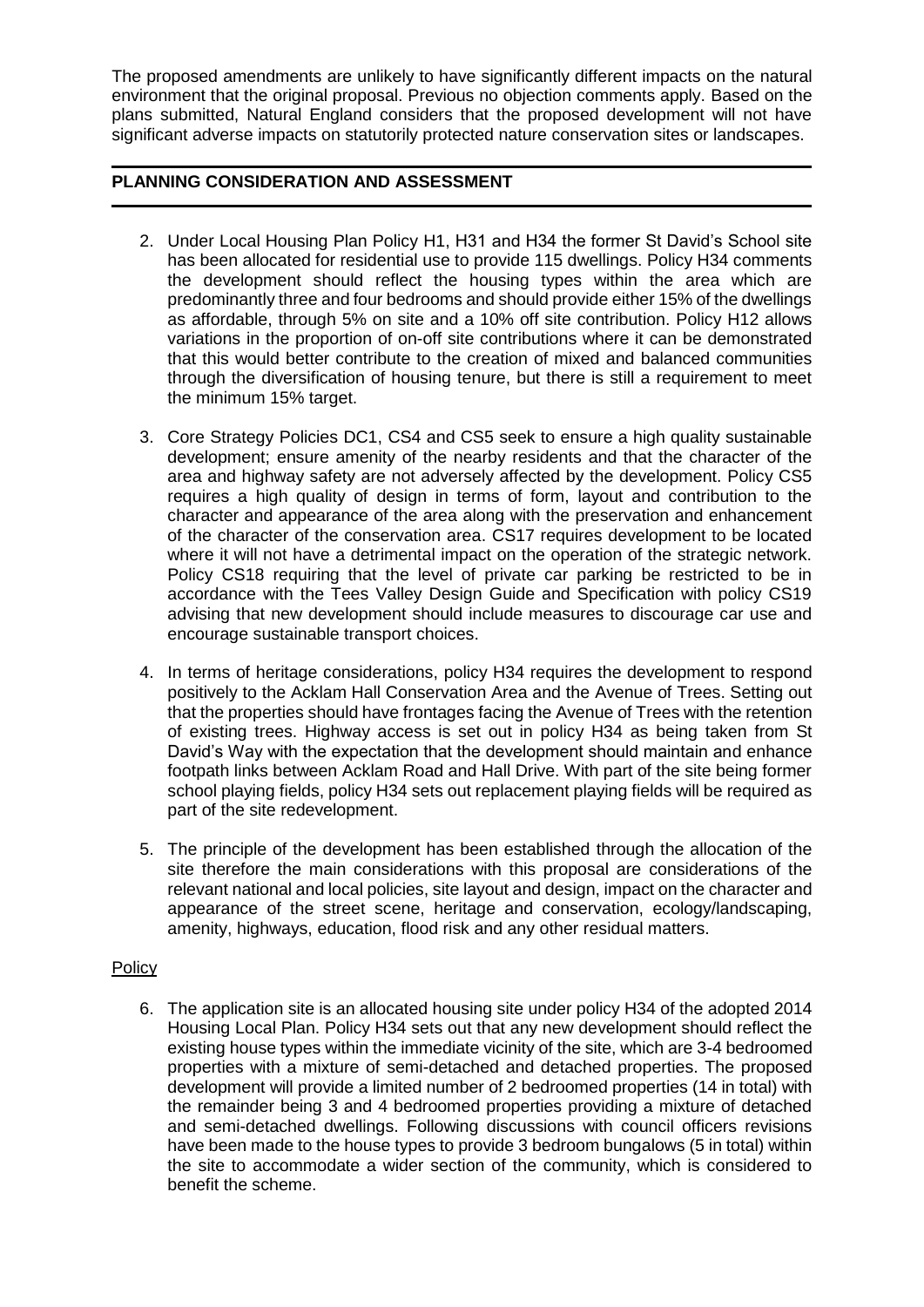- 7. Within policy H34 it sets out that the land allocated for St David's 'should be high quality, high value residential scheme, to provide a maximum of 115 dwellings'. Objection comments have been received that the proposal at 139 dwellings is above the maximum figure set out in policy H34. The proposal is above the 115 set out in policy H34, but is subject to consideration as to whether the overall development proposal submitted provides an adequate high quality design/appearance, layout including landscaping, open space provision alongside adequate amenity to the future occupants and the neighbouring properties.
- 8. Policy H1 sets out that all housing allocations figures within the Core Strategy policies and Housing Development Plan Document are minimum figures unless otherwise stated. Proposals for 'more than the maximum dwelling requirements' will only be considered suitable where it can be clearly demonstrated through a design led approach and taking into consideration the characteristics of the surrounding area and any site specific policy requirements that an alternative capacity is more appropriate'.
- 9. Policies DC1, CS4 and CS5 seek to ensure that all new development is a high quality sustainable development. The application site itself is located within a predominantly residential area of Acklam and is within walking distance of local services, schools and bus links. The proposal provides a new footpath and cycle link through the site linking Hall Drive and Acklam Road, which will ensure the future sustainability of the site. The Acklam Road/Mandale Road Local centre and Hall Drive Neighbourhood centres are within approximately 1 mile walking distance of the site. With both the Outwood Academy and Kader Primary School being less than a mile walking distance with the new footpath links provided onto Acklam Road. The doctor's surgery within the Acklam Hall site is within a mile of the site. Within less than 500 metres of the site are the main bus stops on Acklam Road and Hall Drive, which mean the site is considered to be within a sustainable location.
- 10. The application site is within two ownerships and the applicant has worked within the Council to develop the entire site within both land ownerships to provide a more comprehensive and high quality development. The proposed site layout provides significant areas of green space, including the trim trail at the entrance of the development, large area of landscaping around the footpath/cycle link through the site connecting Acklam Road and Hall Drive and several smaller areas of green space dispersed throughout the development. Individual properties provide the required privacy separation distances and sufficient garden spaces for the number of bedrooms provided. Alongside the two storey dwellings the revised scheme includes 5 bungalows which provide additional house types for the wider community. Given these factors, whilst it is acknowledged the total number of dwellings is above the initial 115 dwellings set out in policy H34, given the layout and design of the site, the proposed 139 dwellings is considered to be an acceptable density without compromising on the standard of the development.
- 11. Policies H12 and H34 require 15% of dwellings to be affordable provided as 5% on site and 10% off site contribution. Policy H12 allows variations in the proportion of onsite and off-site provision where it can be demonstrated that this would better contribute to the creation of mixed balanced communities through the diversification of housing tenure.
- 12. The original plans for the site provided 7 affordable terraced and semi-detached dwellings, which met the 5% onsite affordable housing provision. Following consultation feedback the plans were amended to include 5 affordable bungalows within the development site. With the bungalows requiring additional floor space to ensure they fit in with the remainder of the site, the number of affordable houses within the site was reduced to 5. Although slightly below the 5% level of onsite affordable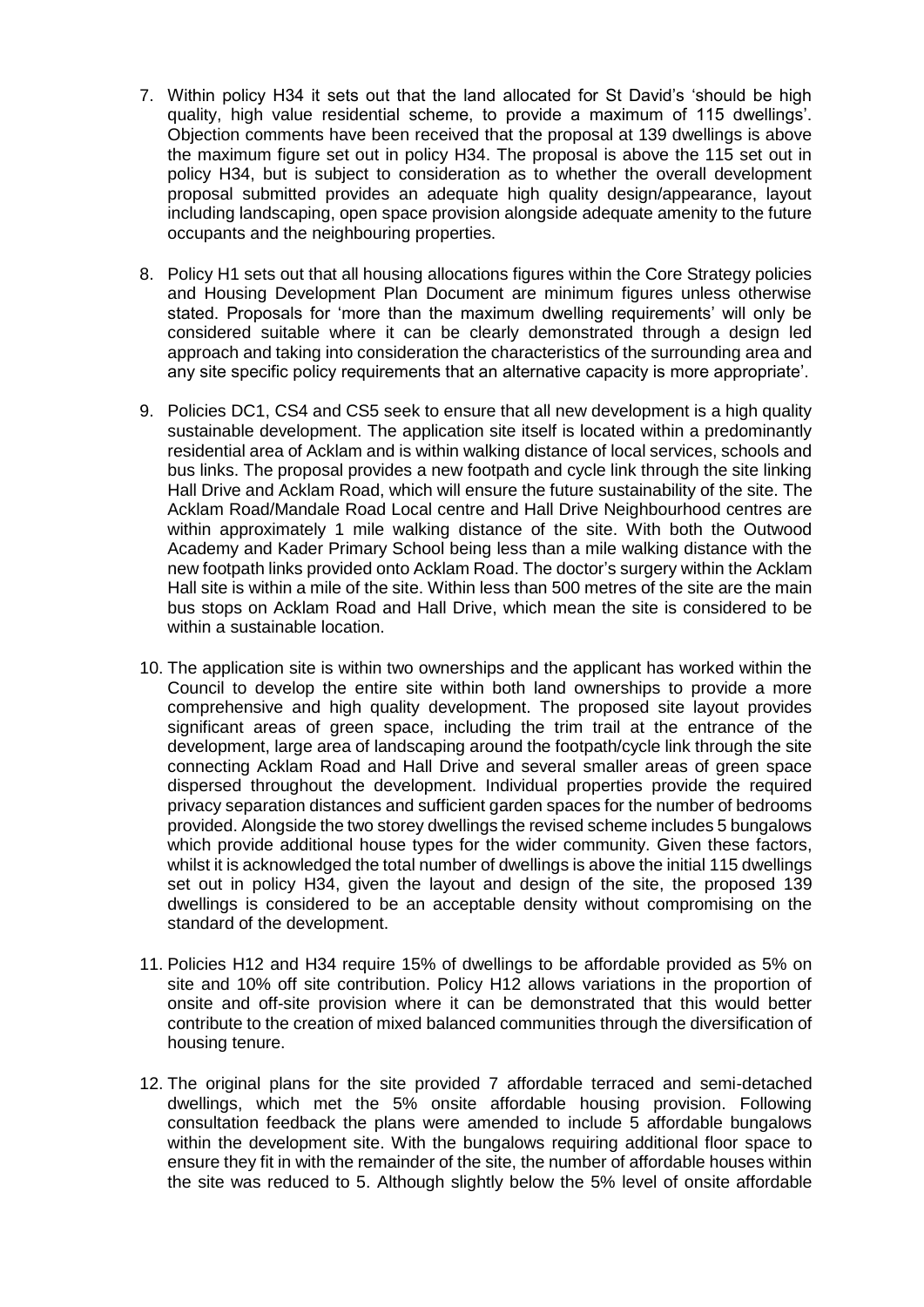housing the number is still considered to be an acceptable level given the bungalow type of affordable housing being provided.

- 13. In addition to the onsite affordable housing provision an off-site affordable housing contribution will be secured by a section 106 agreement.
- 14. Part of the site is the former playing pitch of the former St David's School. Policy H34 requires that the redevelopment of the site would require the re-provision of playing pitches within the town. Within close proximity of the application site is an area of land directly to the south of the existing Outwood Academy and Kader Football Club which has been identified as suitable for the replacement playing pitches. The proposal will include 3 playing pitches with a contribution from the applicant for the installation of the playing pitches. The pitches long term maintenance and installation costs will be secured through the section 106 agreement or equivalent legal agreement.
- 15. It is considered that the development meets the requirements of Policies CS4, CS5 and H12 and H34.

#### Design

- 16. The NPPF paragraph 122 requires local authorities to support the efficient use of land by identifying the need for different types of housing, the availability of infrastructure and services whilst setting out the importance of securing a 'well designed, attractive and healthy places.' Paragraph 123 of the NPPF sets out that 'developments make optimum use of the potential of each site to meet housing requirements' providing they are well designed and maintain an areas prevailing character and setting within a sustainable location.
- 17. Policy DC1 comments that 'the visual appearance and layout of the development and its relationship with the surrounding area in terms of scale, design and materials will be of high quality with Policies CS4 and CS5 commenting that new development should 'enhance both the built and natural environment'.
- 18. The site is located on the boundary of the Acklam Hall Conservation Area with the Avenue of Trees located along the eastern boundary and existing residential properties around the remainder of the site. The overall gross density of the site is approximately 22 dwellings per hectare, which is considered to be in keeping with the mixture of densities within the surrounding residential streets. The site layout provides a mixture of high quality 2, 3, and 4 bedroomed properties providing 21 different house types to include detached, semi-detached, terraced properties and bungalows with a mixture of both integral and detached garages. The properties have varying garden sizes, but each property provides sufficient private amenity space.
- 19. The proposal is a design led scheme based around integrating the development to the Avenue of Trees and Acklam Road via the footpath and cycle link and landscape detail through the site. The new footpath and cycle link is a key design feature which retains the existing established trees within the site and provides additional trees and landscaping around the footpath. The design of the development includes an open space area on both sides of the entrance to the site from St David's Way with the northern open space area including a wildlife meadow grass area. These open space areas integrates the site with the landscaping along the Avenue of Trees. The dwellings within the scheme have been designed to look towards these open space areas and key landscape design features.
- 20. Each of the properties include various design features on the front elevation to include bay windows, open porch detailing, traditional window designs and door fenestration, gable and soffit detailing, stepped front elevations with feature brick bands and a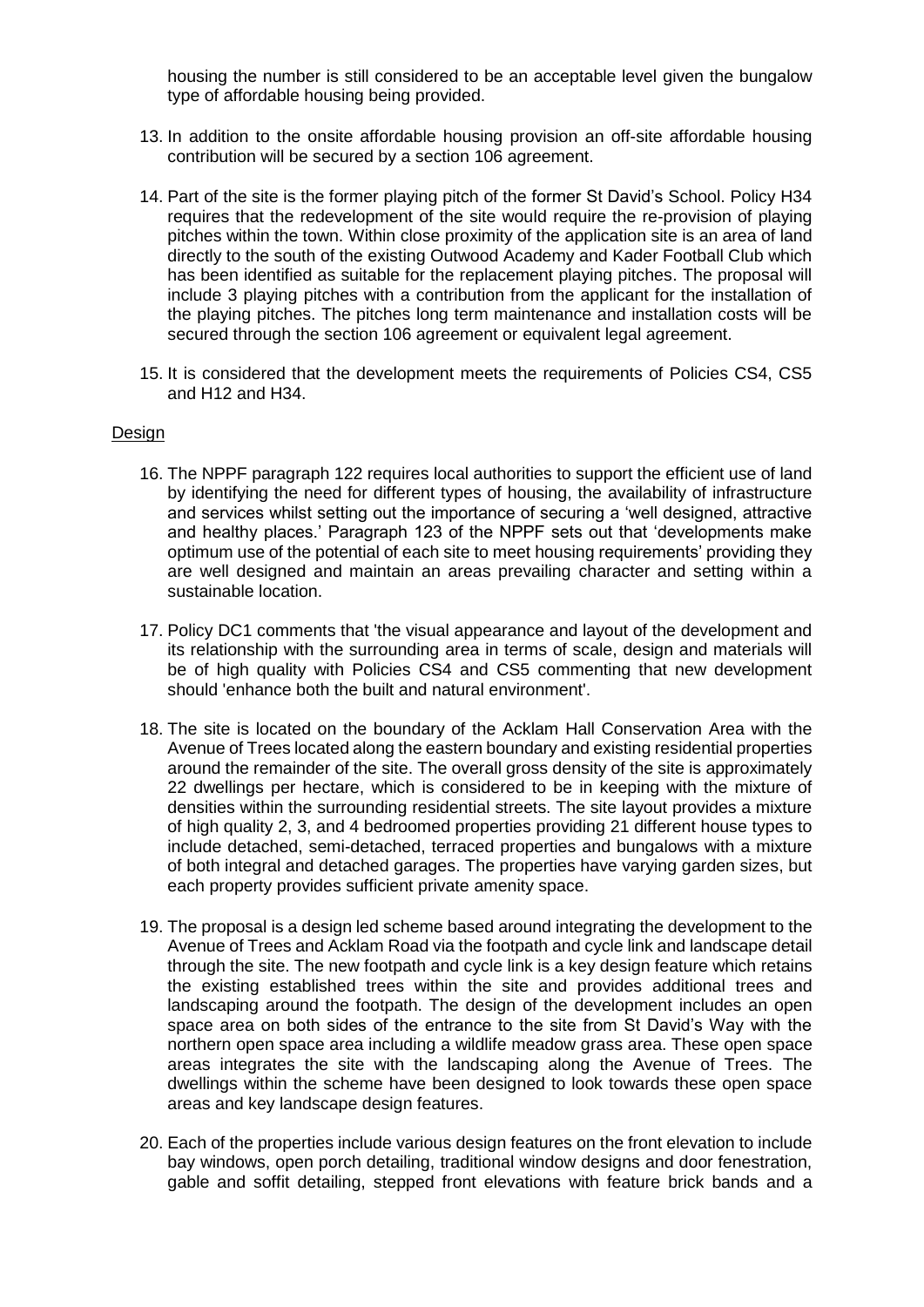mixture of brick work and render to provide a high quality design to the street scene. The materials will be secured by condition.

- 21. At the entrance of the development is an area of open space which includes a trim trail area with equipment and benches that can be utilised by the occupants of the properties and the wider public. The layout of the development has been designed so where possible dwellings front onto or have views towards any open space/landscaped areas.
- 22. Consideration has been given to the Secure By Design Principles with the revised layout including windows on side elevations which face towards open space areas to ensure natural surveillance. In addition, 2 metre high fencing is proposed along the northern boundary of the site between the open space area and existing properties with each property having 1.8 metre high rear garden boundary fencing.
- 23. Concerns have been raised regarding the potential future loss of landscape areas within the site itself. To ensure the future quality of the development, permitted development rights will be removed to enable further control of alterations and extensions to the properties which will ensure not only a quality design along with the retention of the landscape areas.
- 24. A number of comments have been received in relation to the number of properties proposed not being in keeping with Policy H34 as it exceeds the 115. Whilst policy H34 states a 'maximum' of 155 dwellings, policy H1 states' proposals for fewer than the minimum or more than the maximum dwelling requirements for a site will only be considered where it can be clearly demonstrated through a design led approach and having regard to the characteristics of the surrounding area and any site specific policy requirements that an alternative capacity is more appropriate'. The number of dwellings can be acceptable in planning terms subject to full consideration of the design and quality of the development and site specific policy requirements.
- 25. The proposed dwellings are considered to be a high quality design in accordance with the requirements of the NPPF and Policies DC1, CS4 and CS5.

#### Character and Appearance of the street scene

- 26. The site was the former St David's School site which comprised of the main school building, playing fields, tennis courts, hard standing car parking and the caretakers house. The original school building and associated facilities would have had a presence and impact on the character of the area. Since the school building has been demolished the site has become overgrown with self-seeded grass/planting with the character of the area immediately surrounding the site being a mixture of high quality residential properties and the open space along the Avenue of Trees.
- 27. Consideration of the site layout has taken into account the views into the site from the Avenue of Trees and the requirements of Policy H34 that the housing within the site should front towards the Avenue of Trees. The site layout provides large detached dwellings facing the Avenue of Trees. The housing has been set back from the boundary with the Avenue of Trees and is partially screened by the existing hedgerow and trees. The frontage of these properties have a high quality designs with open porch and gable detailing, bay windows and a mixture of brickwork and render detailing with varying roof heights to provide some variety to the character of the dwellings. The frontages of properties have been designed to face towards the landscape areas within the site.
- 28. Views into the entrance of the site from St David's Way are softened by the open space trim trail and the tree lined landscaped areas surrounding the proposed cycle and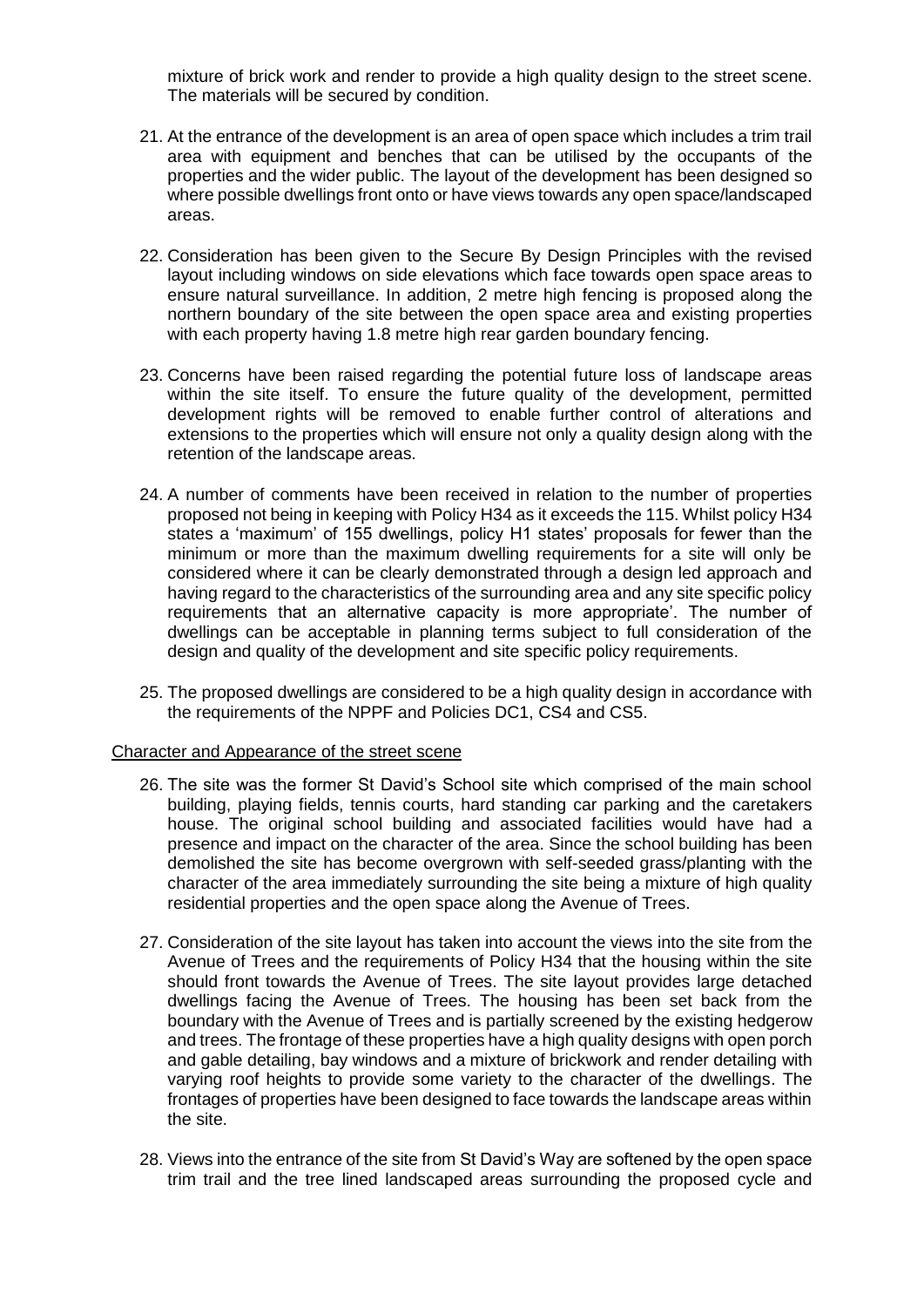footpath link crossing west to east through the site. The footpath/cycle way link design is considered to provide a high quality landscape addition to the scheme that retains existing trees alongside providing additional planting and hedgerow planting. The footpath/cycle link and the trim trail are considered to be a benefit to the community providing leisure opportunities and opening up further access opportunities from Acklam Road to the Avenue of Trees. Additional areas of open space, tree/ hedge planting and landscaping have been included throughout the site layout design and the majority of the proposed dwellings front these landscaped areas.

- 29. The revised boundary treatment plan shows the areas around the main open space walkway areas as having 900mm wrought iron railings with the prominent corner plots having a mixed wall with fence panel boundary. No fences or walls are provided to the front of properties with ornamental hedgerows sited to the front of prominent sites with hard standing driveways being split where possible with landscaping areas.
- 30. It is considered that in light of the former school building and hard standing areas on the site and the current design and layout of the development, the proposal is not considered to adversely impact on the character and appearance of the street scene and will result in an attractive green streetscape to the benefit of the occupiers of the development. The development is considered to be in accordance with the requirements of Policies H34, CS4 and CS5.

#### Heritage/Conservation

- 31. The NPPF paragraph 192 states that applications should take account of the desirability of sustaining and enhancing the significance of a heritage asset and putting them to a viable use consistent with their conservation. Consideration should be given to the positive contribution that conservation of heritage assets can make to sustainable communities including their economic viability and the desirability of new development making a positive contribution to local character and distinctiveness.
- 32. Core Strategy Policy CS4 (k) requires new development to protect and enhance the historic heritage and townscape character delivering development of a high quality that contributes to improvements in the quality of the townscape with Core Strategy Policy CS5 requiring proposals to preserve and enhance the character or appearance of conservation areas and other areas of special interest and character.
- 33. To the north-east of the application site across Hall Drive is Acklam Hall which is Grade I listed. Along the eastern boundary is the Avenue of Trees that forms part of a planned landscape feature to allow distance views of the principle elevation and driveway of Acklam Hall. The Gate piers and pillars located at the southern end of the Avenue of Trees are included within the curtilage of the listed Acklam Hall with the two lodges at the southern end of the Avenue of Trees being locally listed. Acklam Hall and the Avenue of Trees are within the Acklam Hall Conservation area boundary with the application site being located outside the conservation area.
- 34. Comments have been received that the development will have impact and destroy the historic standing and character of the area and the ancient trees within the site.
- 35. Historic England have stated they have no objections to the proposal subject to the current hedgerow between the site and the Avenue of Trees remaining and if possible being strengthened. The revised landscape plan (P19-2675.001 REV C) show the hedgerow will remain and will be strengthened with any hedgerow gaps being filled. None of the trees within the Avenue of Trees will be removed as part of the development.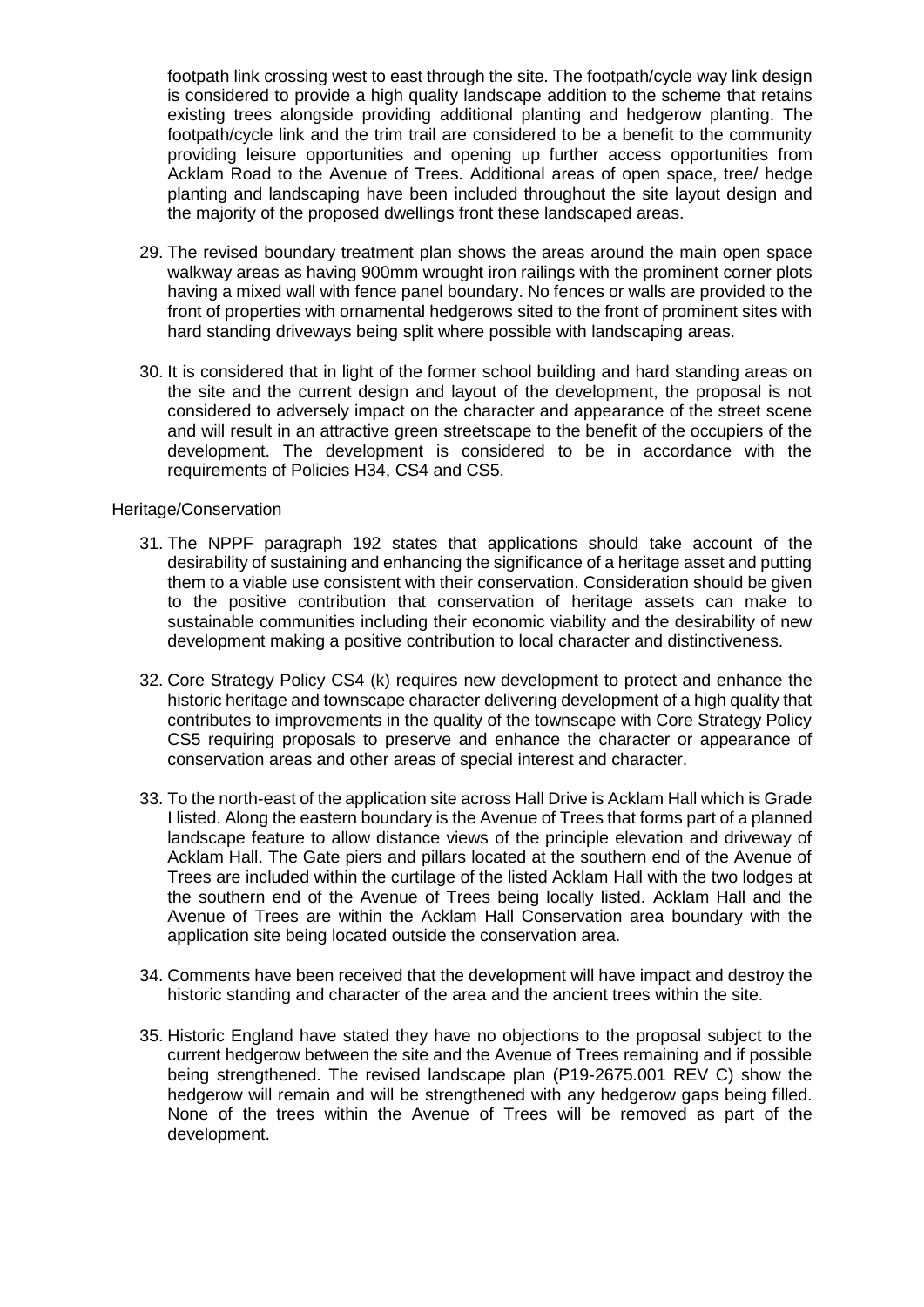- 36. The Council's Conservation officer has no objections to the development. Commenting that apart from Acklam Hall the site is surrounded by similar residential properties with the principle of residential development having been agreed within the Local Plan. Whilst the 139 dwellings is a higher density than anticipated in this location it is not excessively so. The proposed new access arrangements appear to be relatively modest and a minimal solution that should avoid causing harm. Whilst the proximity of the Avenue of Trees is the main concern from the heritage aspect, screening in the form of planting is proposed to mitigate.
- 37. An Archaeological Desk-based study has been submitted in support of the application. The study concluded that the site sits beyond the edge of the medieval village of Acklam and remained as agricultural land until becoming part of the development of Middlesbrough in the mid-20<sup>th</sup> Century. The development of the school and playing fields is likely to have removed any earlier remains present within the footprint. The study recommended that a scheme of trial trenching be conducted on the western part of the site, a condition is recommended to address this.
- 38. The residential nature of the development elsewhere in the area surrounding the site and the screening which will be provided through the existing hedgerow and trees will ensure that the proposal will not cause any harm to the heritage assets and their settings. The proposal is considered to be in accordance with paragraph 192 of the NPPF and Core Strategy Policies CS4 and CS5.

#### Ecology / Landscaping

- 39. Core Strategy Policy CS4 requires development to ensure 'biodiversity assets, geodiversity, wildlife species, natural habitats, green infrastructure' are protected and enhanced.
- 40. The site was the former St David's School site with the caretakers building and car parking hard standing areas still remaining with the former school footprint and playing fields now being overgrown with self-seeded grass and plants.
- 41. Natural England have commented that they have no objections to the development and consider the development will not have significant adverse impacts on statutorily protected nature conservation sites or landscapes.
- 42. A preliminary Ecological Appraisal has been completed of the site which reported no evidence of great crested newts within the site and although they could be present within the Acklam Hall pond the distances and road barrier and size of the application site means the development is not a significant risk to the conservation status of the newts with no badgers having been reported.
- 43. The submitted Bat Survey showed no evidence of bats within the trees to be removed with a potential roost recorded on the western elevation of the caretakers building but no bats recorded flying from the building. The Bat Survey recommends that an endoscope survey be undertaken and if bats are present a licence would be required from Natural England. Providing no bats are present a working method for the demolition of the building and the removal of the tree should be provided, which will be secured by condition. If the demolition and tree felling does not take place within 12 months of the endoscope survey then an updated survey will be required. Further mitigation measures set out in the Bat Survey include low level lighting in areas where the endoscope survey shows bats, bat roosting opportunities and berry and fruit species to be planted. The proposed landscape plans show ornamental berry hedging and planting within the scheme.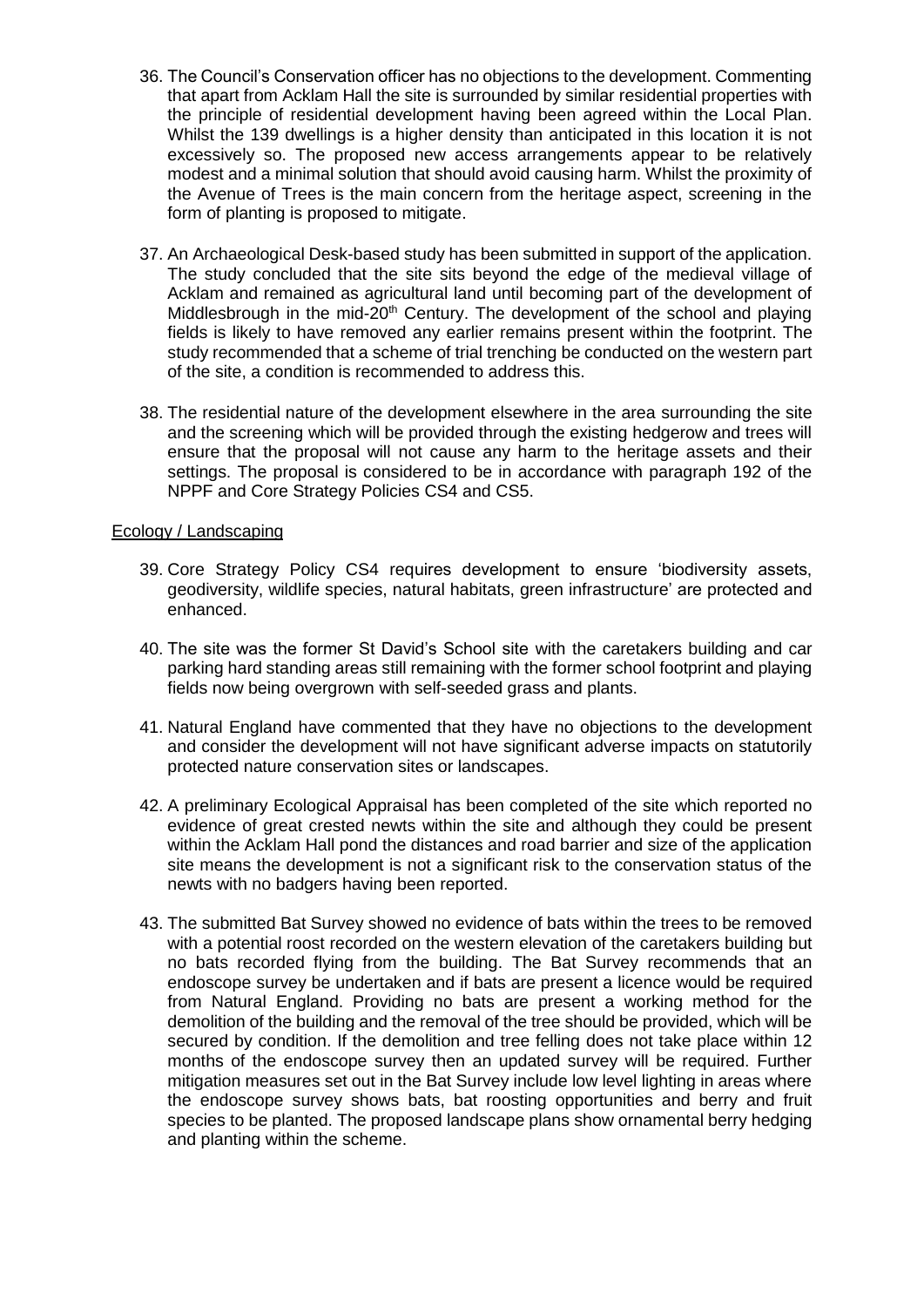- 44. There will be no trees removed within the Avenue of Trees to facilitate the development. The Arboricultural Impact Assessment sets out that a sycamore tree located towards the entrance of the site and a 15 metre section of hedgerow located immediately to the south of the current entrance off St David's Way will be removed to enable the new footpath entrance. A set of cypress trees sited within the front garden of the caretakers building and two trees within the existing access footpath between the site and Acklam Road will be removed as part of the development. The remainder of the trees within the site will be protected during the development works with tree protection measures. The existing hedgerow along the boundary with The Avenue of Trees will be strengthened and any gaps filled. Within the open space area to the north of the site there will be an area of meadow grass to encourage biodiversity.
- 45. Objection comments have been received that the proposal will impact on the existing wildlife which has developed since the school was demolished with further wildlife impacts generated from the increase in plant and machinery within the site and that it should be retained as a wildlife site. With the site being overgrown and vacant there is the potential for a natural increase in wildlife within the site. The majority of the trees and hedgerows within the site will remain with additional landscaping features and garden areas. Given these additional landscape and garden areas it is considered that reasonable wildlife opportunities will remain within the site after the construction has been completed and there will be no undue impact on the opportunity for wildlife to establish throughout the site. The level of tree planting, landscaping and open space areas within the development means the impact on wildlife is not considered to be significant with Natural England having raised no objections to the proposal.
- 46. Objection comments relate to the impact on the appearance of the Avenue of Trees with the proposed footpath/cycle way along St David's Way. The proposed footpath will be alongside the existing highway and the width of the new footpath along with the low level bollard style lighting proposed is considered not to impact on the overall character and appearance of the Avenue of Trees. Historic England and the Council's Conservation officer have no objections to the scheme stating the new access is relatively modest and a minimal solution that should avoid causing harm.
- 47. The proposal will see the loss of the current self-seeded grassed site but the survey results undertaken and the inclusion of the areas of meadow grass, additional ornamental hedgerow planting and tree planting means the proposed development is considered not to have a significant impact on ecology and the proposal accords with the requirements of Local Plan Policy CS4.

#### Amenity

- 48. Core Strategy Policy DC1 comments that all new development should consider the effects on the amenities of the occupiers of nearby properties both during and after completion.
- 49. The application site has residential properties located along the northern, western and southern boundaries of the site. Objection comments have been received in relation to loss of privacy. The separation distances that will remain between the rear elevation windows of the existing residential properties and the habitable room windows of the proposed dwellings will be 21 metres or above with over 14 metres remaining between side facing habitable room windows. This separation distance accords with the privacy distances set out in the Council's Urban Design SPD.
- 50. Internally all the rear elevations of the properties meet both the 21 metre and 14 metre separation distances. Any site frontages which are head on meet the 21 metres guidance or are at oblique angle which supports the reduction distance on some of the plots. Which is a recognised design tool which assists in creating informal layouts.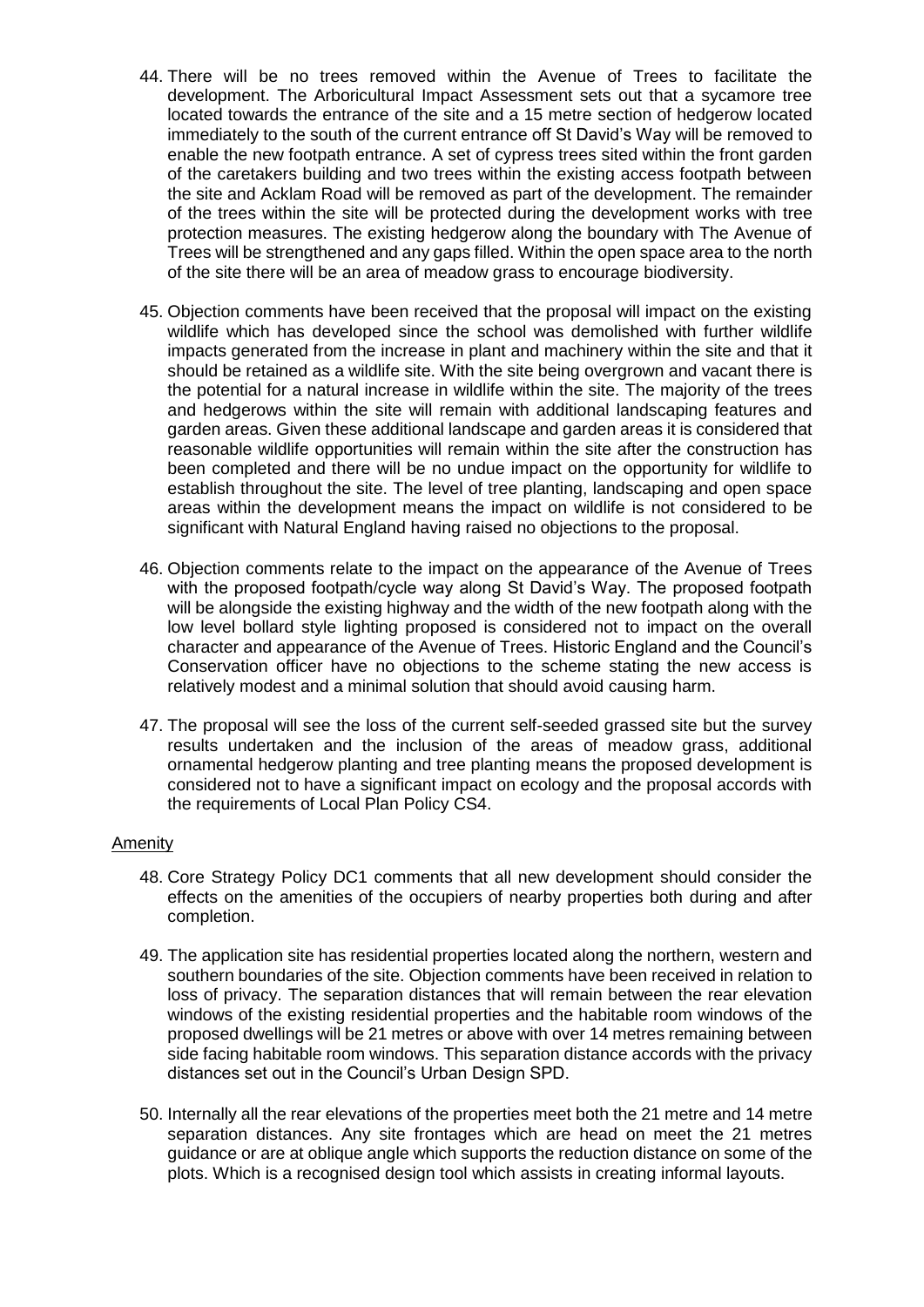- 51. The internal space within each of the dwellings meets the government space standards for new dwellings, with each property providing a good sized private garden space with additional outside amenity space provided with the open space trim trail, which is considered to provide a high quality scheme.
- 52. The Council's Waste officer has no objections to the development, subject to the properties with shared driveways being responsible for bringing their refuse and recycling bins to the nearest highway. The revised site plan provides bin store collection points to the end of shared driveways in locations which have the minimum impact on the resident's amenity.
- 53. It is considered that the development will not have a detrimental impact on the amenity of any existing residents, and the proposed layout will ensure that new residents have adequate levels of amenities and as such is in accordance with the requirements of Policy DC1 and CS5.
- 54. Objection comments have been received regarding the potential loss of privacy from the development from future extensions and loft conversions. The proposed dwellings accord with the required separation distances to the existing houses. Permitted development rights have been removed to limit the impact of future development on the extensive use of permitted development rights within the estate which may result in a significant impact on the character of the estate and on the surrounding areas.
- 55. Concerns have been raised regarding potential anti-social behaviour within the open space area to the north of the site and the loss of privacy from the trim trail. Revised plans show the height of the northern boundary fence alongside the open space area will be 2 metres in line with the advice from Cleveland Police. The features within the trim trail are low height feature and benches with high levels of natural surveillance with the design of the scheme reducing any potential anti-social behaviour or potential loss of privacy for the existing residents.
- 56. Objections have been received regarding potential overbearing impact and loss of light to the existing properties from the development. There will, in accordance with standards, remain a minimum of 21 metres between the rear elevation of the proposed dwellings and the existing properties and 14 metres between side elevations. This separation distance will ensure there is no significant impact in terms of overbearing or loss of light.
- 57. Comments have been made that the construction compound on site for 4 years will result in noise and potential loss of privacy for residents. The construction phase is not a material planning consideration that can be assessed as part of the development. Should there be any undue noise associated with the construction site then there is legislation beyond planning which would deal with the noise issue. The applicant has confirmed through revised plans that a single storey construction cabin will be used rather than a two-storey cabin within reasonable proximity of the nearby properties, which will therefore reduce the construction impact.

#### Air Quality and site remediation

58. An air quality assessment has been submitted along with a Geo-Environmental Appraisal, Gas Remediation Strategy and noise impact assessment. The Environmental Protection Officers have considered the documents and have raised no objections to the development, subject to the development being carried out in line with the noise assessment and the Gas Remediation Strategy. A lighting plan will form part of the final highway scheme design to be submitted but the location of the lighting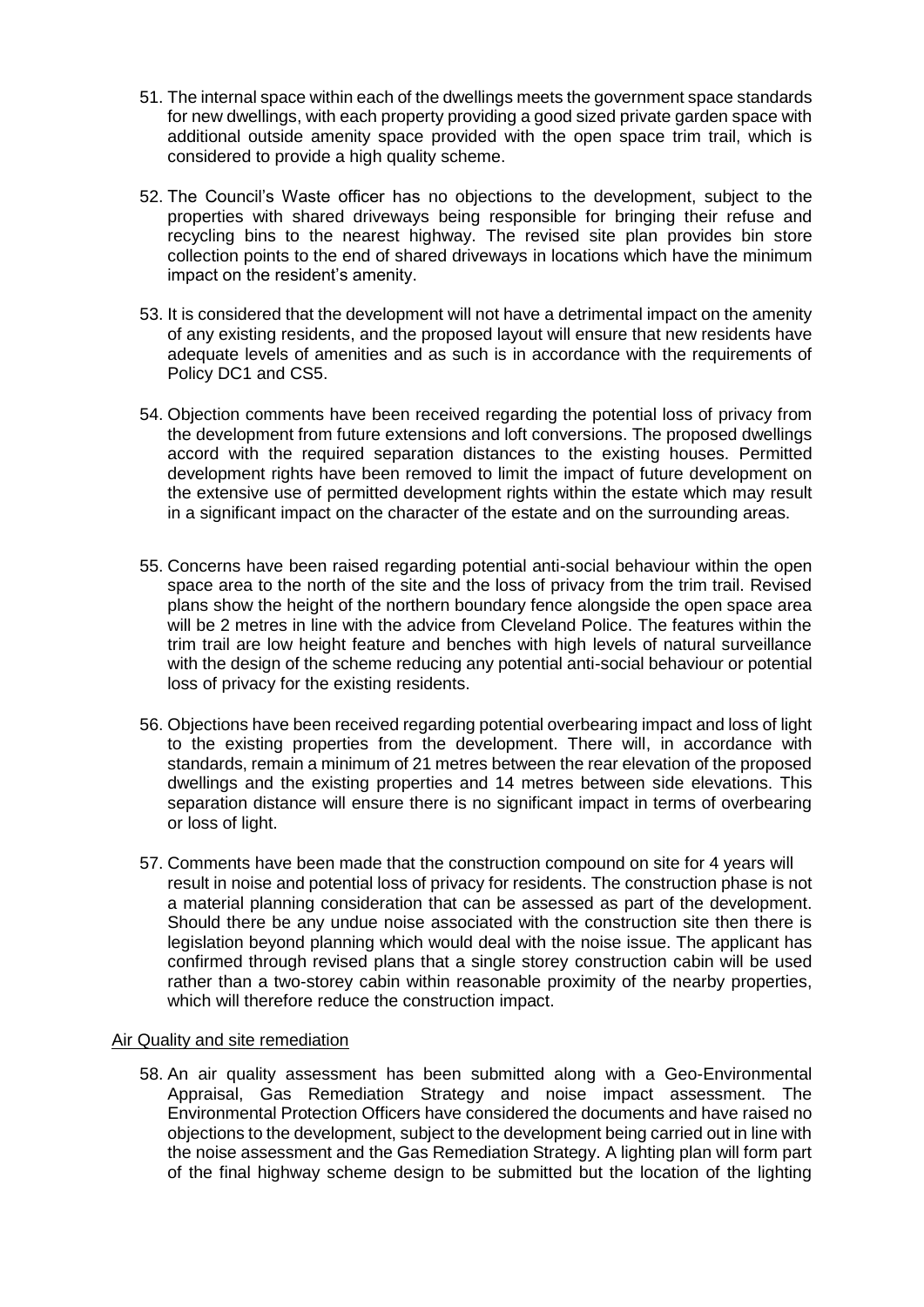within the estate and along St David's Way is not considered to have any significant light pollution to the existing properties.

59. Notwithstanding this objection comments have been received that the proposal will increase noise levels, provide dust pollution, smells and light pollution. However in view of the above comments this is not considered to have any undue impacts, particularly with it being a residential development adjacent to an existing residential development.

#### Traffic related issues

- 60. The proposed access to the site is from St David's Way which is currently not a publically maintainable highway. Therefore works are proposed to improve the road to bring it up to the required standards. These works include the following:-
	- Existing raised table at the Hall Drive/St David's Way junction to be removed and replaced with two sets of speed cushions (one on either side of the junction)
	- Realignment of the junction kerbs to create a crossing point with dropped kerbs and tactile paving
	- Provision of a 3 metre wide shared footpath/cycleway to the east side of St David's Way to connect the development to Hall Drive
	- Provision of 9 formal parking spaces on St David's Way which can be used by those visiting the Avenue of Trees or adjacent sport pitches. The design and layout of these are designed to minimise the visual impact and restrict vehicle speeds to 20 mph or less.
	- Resurfacing and street lighting
- 61. It is considered that these works will result in a suitable access to the residential development and subject to these works being undertaken there are no highway objections raised by the Highway engineers. These works will be secured by conditions
- 62. The authorities validated strategic highway model (Aimsun) has been used to test the potential impact of traffic associated with the proposed development on the existing highways. An estimated level of traffic generation is coded into the model based upon the scale of the development proposed and using evidence based trip rates. The traffic associated within the proposed development is then tested within the model including future year's scenarios and this approach allows for traffic levels to increase as a result of traffic and other committed developments irrespective of the current proposal. The results then establish what impact the proposed development would have.
- 63. The scheme is estimated to generate in the region of 100 and 110 vehicle trips during the AM and PM peak periods respectively. The network is tested during these periods as this is when there is greatest demand and the networks is at its most sensitive. Outside of the peak periods greater levels of capacity are available and the network operates much more freely.
- 64. The traffic generated by the model distributes across the network, based upon origin and destination data. The greatest amount of traffic is seen at the site access junction then reduces as traffic takes different routes on its journey. Acklam Road is a main North/South artery within Middlesbrough and as such existing traffic flows here are high. The proportion of traffic associated with the proposed development will account for less than 2-3%. As such whilst traffic may generally slow slightly as a result of the development the impact is very small. It is widely acknowledged and demonstrated that traffic flows can vary by 10-15% based upon the weather, the time of the day, month etc. The scale of the impact of development is therefore less than these daily fluctuations so in reality will not be perceivable.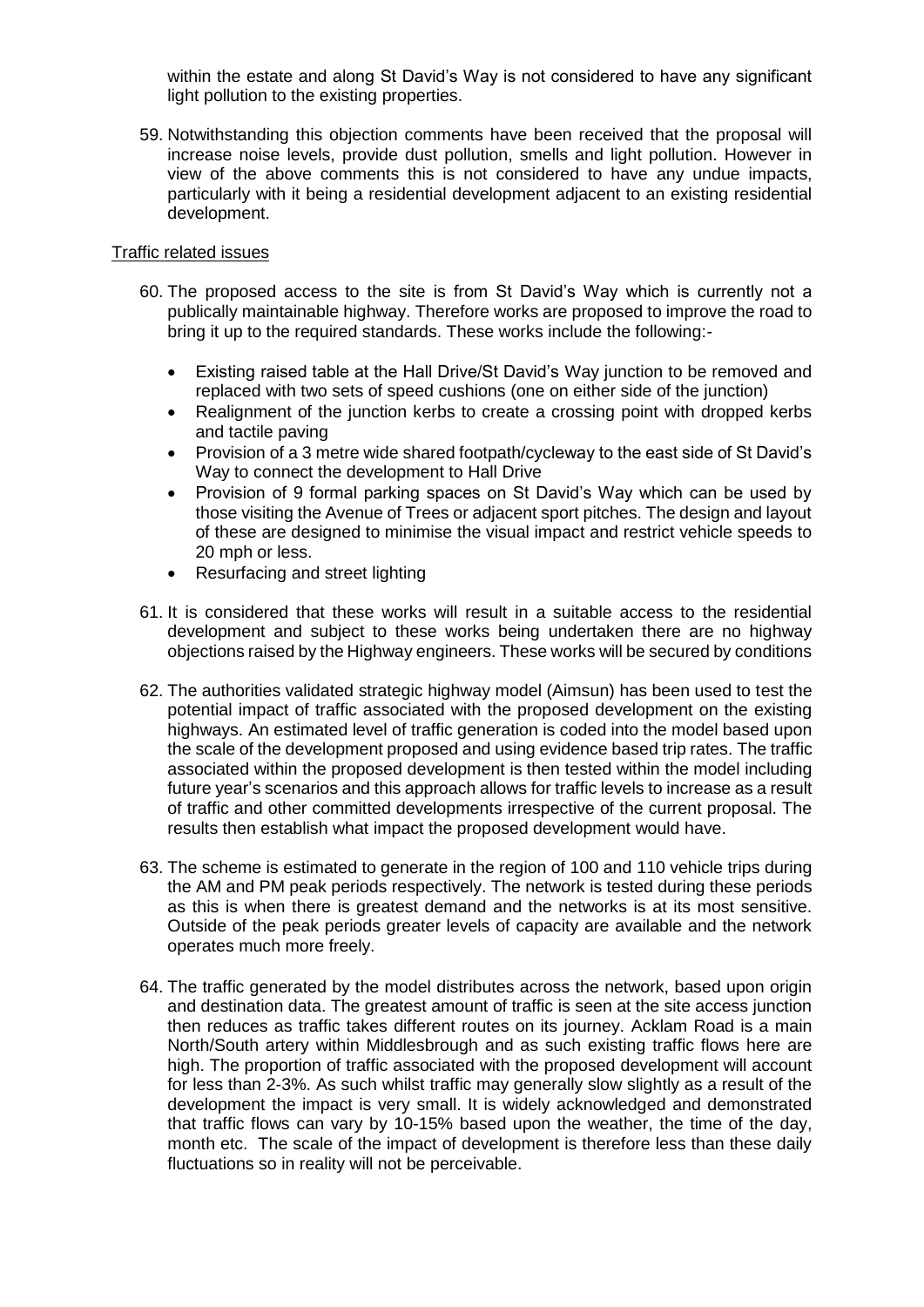- 65. Using this evidence based approach it has been demonstrated that the impact of traffic associated with the development will not have a material impact on the free flow of traffic on the surrounding highway network. Importantly the NPPF guides that development should not be refused on highway grounds unless there is a severe impact on the highway network which is unable to be mitigated through offsite works or other means. It is considered that the impact of traffic associated with this development would fall far short of being able to be considered a severe impact and therefore is acceptable in this regard. In addition the development will be providing financial contributions, secured through a S106 Agreement towards ;
	- a strategic highways contribution, which the authority will use towards strategic interventions on the wider network and
	- a bus stop improvements contribution to adjacent inbound and outbound stops to improve facilities and encourage bus patronage.

These contributions will be able to be used to enhance public transport and improve the strategic network will arguably reduce the traffic association with the development further.

- 66. It's the officers view that the approach taken is particularly robust which provides assurance of the impact on the highway network this view is based upon :
	- The modelling was based upon an earlier scheme proposal and as such has assessed the impact of 167 dwellings, this has now been reduced to 139 which will further reduce the traffic flows.
	- The modelling approach assumes that every day development trip is new to the network. In reality it is not as simple as this and some residents of the new development will live in the surrounding area or will drive on this part of the network regularly, driving from home to work for example.
- 67. The site is considered to be very sustainable. Within a maximum of 15 minute walk there are a number of facilities including 2 schools, a retail parade and medical facilities with bus stops served by frequent services being less than a 5 minute walk. The layout of the site has sought to maximise the sustainable location and provides an east/west link between Hall Drive and the Avenue of Trees to Acklam Road, where there is a signalised crossing point. The location and the approach further increases the robustness of the highway modelling work as there is an increased likelihood of noncar journeys.
- 68. A number of objections have been received from residents raising highway issues which are summarised as being in relation to safety issues, capacity and parking.
- 69. Comments have been received regarding the recent works at the junction of Hall Drive/Acklam Road to improve traffic flow and capacity at this junction. When interrogating the output of the model in detail what is seen is that effectively the traffic generated by the development uses up some of the available capacity that has been created at the junction. This is why the model demonstrates that the development traffic will not have a material impact on the operation of this junction. It should also be noted that although the development traffic uses some of this spare capacity, the junction is still demonstrated to operate within capacity with the development in place.
- 70. Concerns regarding parking on Hall Drive associated with the school and sports pitches has been raised. This issue is an existing issue and would continue whether the development took place or not. The level of parking provided for new residents is in accordance with the Tees Valley Design Guide and the layout has been designed to provide for managed areas of on-street parking. As such it cannot be demonstrated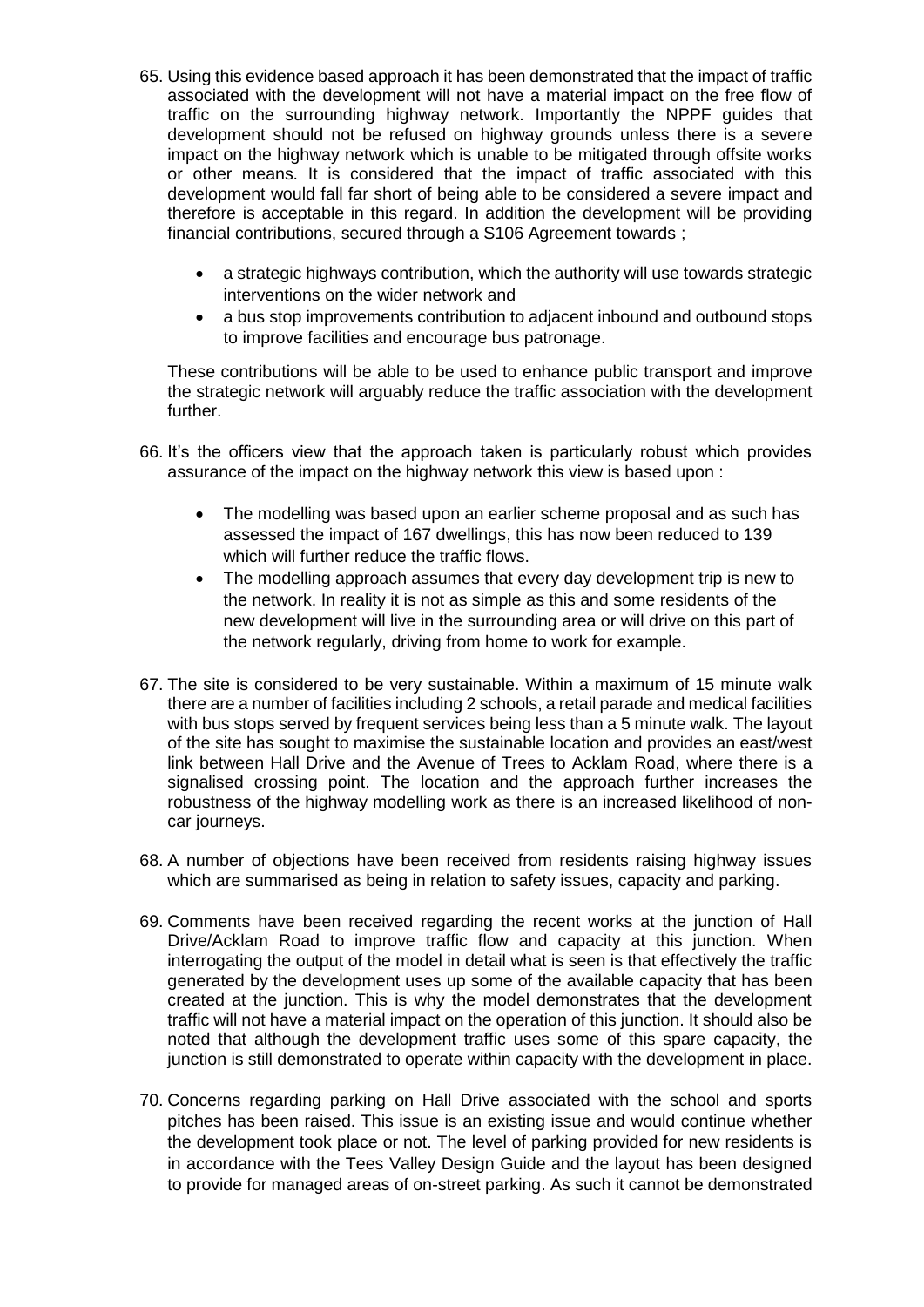that the development will exacerbate parking issues and an objection cannot be raised on this basis.

- 71. As discussed earlier in the report works to St David's Way include the provision of managed on-street parking. This parking will be available for the public accessing facilities in the local area including sports pitches, the school or Avenue of Trees and represents an improvement to the current situation.
- 72. No highway objections are raised subject to conditions relating to the construction, design and materials for the roads/footpaths, car parking layouts, off-site highway works and a method of works statement.

#### Flood Risk

- 73. Core Strategy Policy CS5 sets out that all new development should provide 'sustainable methods of surface drainage' to 'mitigate against localised flooding, promote water conservation and help protect water quality.'
- 74. A flood risk assessment has been submitted in support of the application. The site is within National Flood Zone 1 which is classified as having a low probability of flooding, less than 1 in 1000 annual probability of river or sea flooding (0.1%), residential dwellings are therefore an appropriate form of development in line with the NPPF.
- 75. The revised drainage strategy for the site includes within the open space area towards the north of the site a dual pumping station, which will ensure the surface water drainage from the site is restricted to no more than 19 l/s into the public sewer. The existing greenfield run off from the existing site is circa 22 l/s. Northumbrian Water have requested a limit of 19 l/s for the proposal and the proposed run off rate at 19 l/s which will be lower than the existing greenfield run off rate, which should further mitigate flood risk downstream and will result in the proposal being a betterment than the existing levels of run off from the site which has areas of hard standing.
- 76. Surface water will be collected and directed to an attenuation tank (below ground) which has been designed to take up to 100 year storm events with an additional allowance of 40% climate change. The surface water will be held within the attenuation tank and allowed to discharge into the public surface water system via a hydrobrake, which will restrict the flow of water from the site (to the agreed discharge rate) to the existing drainage system to the north. The public road drainage, Carlow tank attenuation system will be adopted under section 104 with the dual pumping station being adopted by Northumbrian Water.
- 77. The foul drainage will be discharged via a pumping system into a public combined manhole (6501) within Cowley Road at a rate of 9.2 l/s which is and greed rate with Northumbrian Water.
- 78. Objections have been raised regarding existing drainage issues along Hall Drive and the potential impact which the proposed development will have on the drainage system. The Local Flood Risk officer and Northumbrian Water have considered the revised flood risk assessment and drainage details and have no objections subject to relevant conditions. The technical details show this proposed scheme to not increase the risk of flooding and as such is in accordance with the requirements of Policies DC1 and CS4 and the NPPF.

#### **Education**

79. The Council's Strategic School Planning Manager has advised that no education contribution is required subject to the dwellings not being occupied until 2022 due the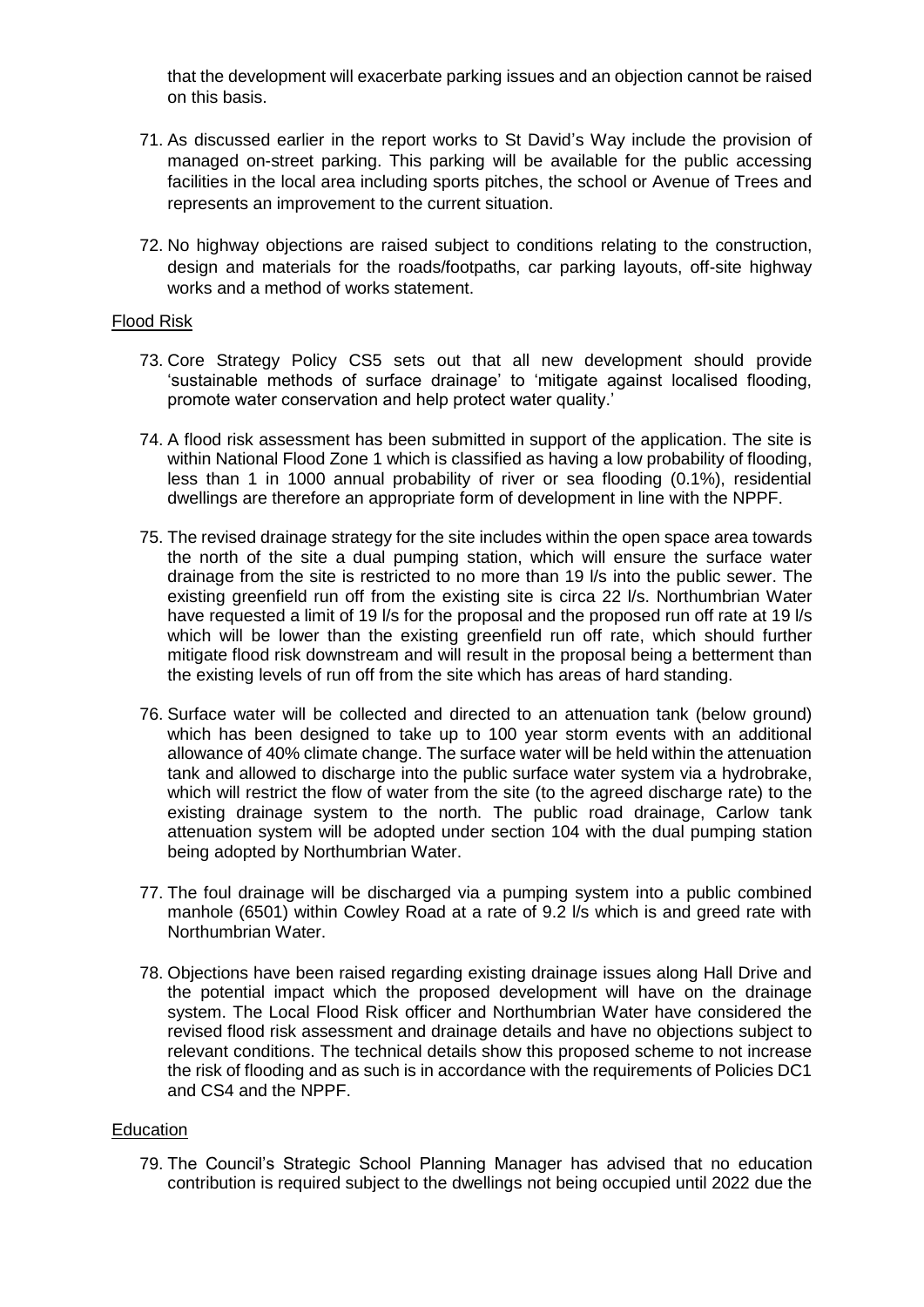existing capacity within the schools and given the current capacity for school spaces a commuted lump sum is not required.

80. Comments have been received that schools are oversubscribed with no additional provision following recent house building in last 5 years and that land would be better utilised for school facilities. The site is an allocated housing site within the Local Plan and is not allocated for a school facility. The number of houses proposed along with the completion dates are not considered to have a significant impact on the capacity of school places, with no objections having been received from the Council's Strategic School Planning Manager.

#### Residual issues

- 81. Objection comments have been raised in relation to the development being for profit and not for improvements to the area, no requirement for more housing, loss of views and the devaluation of the existing properties. Each of these points are not material planning considerations which can be considered.
- 82. Concerns are raised that the number of houses within the development could be increased once approval is granted to ensure the dwelling sell which has occurred on other development sites. Any new proposal to increase the number of dwellings would require a further planning application to be submitted with further consultation.
- 83. Comments were received that the plans shown at the consultation event differ from those submitted for the application and therefore the consultation feedback is misleading with the open day leaving unanswered questions. The plans may have altered following the consultation event to reflect comments received. The neighbour letters and press/site notices have been issued for consultation on revised plans submitted for the application and specific queries raised to the planning department following the submission of the application have been addressed.
- 84. It is understood that the existing properties owners backing onto the site along Adcott Road have raised the issue of extending their gardens into the site to achieve extensions to their gardens. It is understood that the applicant has considered this. From a planning perspective whether this section of land to the rear of Adscott Road forms part of the development or is within the ownership of the properties in Adcott Road is not a planning issues as the garden areas for the proposed dwellings are a sufficient space.
- 85. Objection comments have been received that the land is subject to a legal covenant established by the House of Lords that conditions the use of the land for development. Legal covenants are separate legal requirements subjected to landowners which are not a material planning consideration.
- 86. Comments have been received that only the footprint of the former school building was to be built on and not the area of land behind Acklam Road. Within the adopted Local Plan Policy H34 the whole of the application site was allocated for housing.

# **RECOMMENDATIONS AND CONDITIONS**

#### **Approve subject to a s106 agreement**

1. Time Limit

The development to which this permission relates must be begun not later than the expiration of three years beginning with the date on which this permission is granted.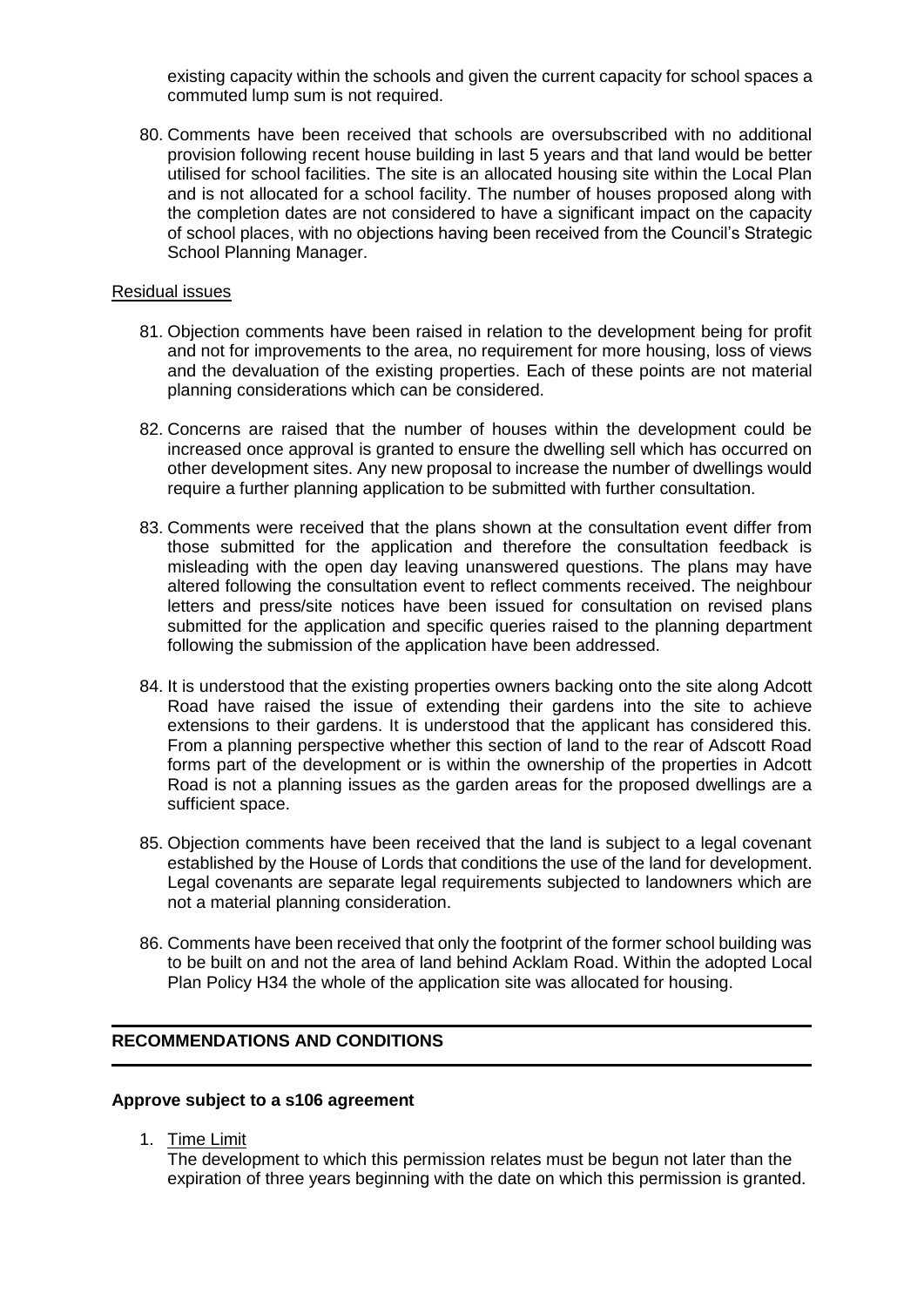Reason: In order to comply with the requirements of Section 91 of the Town and Country Planning Act 1990 (as amended).

2. Approved Plans

The development hereby approved shall be carried out in complete accordance with the plans and specifications detailed below and shall relate to no other plans;

| a.  | <b>Site Location Plan</b>                  | 1175-AVA-001              | 8 <sup>th</sup> January 2020  |
|-----|--------------------------------------------|---------------------------|-------------------------------|
| b.  | Site Plan as existing                      | 1175-AVA-002              | 8 <sup>th</sup> January 2020  |
| с.  | Site Layout Plan                           | 1175/AVA/100R             | 4 <sup>th</sup> December 2020 |
| d.  | Site layout Plan (coloured)                | 1175-AVA-104A             | 4 <sup>th</sup> December 2020 |
| е.  | <b>Boundary Treatment Plan</b>             | 1175-AVA-101G             | 25 <sup>th</sup> January 2021 |
| f.  | <b>Adoption Plan</b>                       | 1175-AVA-102F             | 4 <sup>th</sup> December 2020 |
| g.  | <b>Surface Treatment Plan</b>              | 1175-AVA-103F             | 4 <sup>th</sup> December 2020 |
| h.  | <b>Acklam Site Layout</b>                  | 5187-SL-01_REV A          | 4 <sup>th</sup> December 2020 |
| i.  | <b>Indicative Site Sections</b>            | 1175- AVA- 200 REV A      | 4 <sup>th</sup> December 2020 |
| j.  | <b>Preliminary Ecological Appraisal</b>    | OS Ecology                | November 2019                 |
| k.  | Preliminary Land<br>Investigation          | Dunelm Geotechnical       | December 2019                 |
|     | Report                                     |                           |                               |
| I.  | <b>Bat Survey</b>                          | OS Ecology                | October 2019                  |
| m.  | <b>Transport Assessment</b>                | Systra                    | November 2019                 |
| n.  | <b>Travel Framework Plan</b>               | Systra                    | November 2019                 |
| о.  | <b>Flood Risk Assessment</b>               | CK21 REV A                | November 2019                 |
| p.  | <b>Drainage Strategy</b>                   | CK21 REV C                | April 2020                    |
| q.  | <b>Drainage Strategy</b>                   | 19089-CK-XX-XX-DR-C-22-5- | 20 <sup>th</sup> April 2020   |
|     |                                            | REV T <sub>2</sub>        |                               |
| r.  | Arboricultural Impact Assessment           | <b>AIAEXI</b>             | 7 <sup>th</sup> January 2020  |
| S.  | <b>Arboricultural Method Statement</b>     | <b>AMSTPP</b>             | 7 <sup>th</sup> January 2020  |
| t.  | Arboricultural<br>Method<br>Statement      | <b>AMSEXI</b>             | 7 <sup>th</sup> January 2020  |
|     | existing                                   |                           |                               |
| u.  | <b>Arboricultural Tree Protection Plan</b> | <b>AIATPP</b>             | 7 <sup>th</sup> January 2020  |
| v.  | Existing tree plan                         | <b>AIAEXI</b>             | 7 <sup>th</sup> January 2020  |
| w.  | Noise Impact Assessment                    | <b>Wardell Armstrong</b>  | September 2019                |
| х.  | Air Quality Assessment                     | <b>Wardell Armstrong</b>  | September 2019                |
| у.  | Landscape Masterplan                       | P19-2675.001C             | 4 <sup>th</sup> December 2020 |
| Z.  | <b>Indicative Trim Trail</b>               | P19-2675.0002             | 4 <sup>th</sup> December 2020 |
| aa. | Archaeological Desk Based Study            | Report 5159               | September 2019                |
| bb. | Heritage Impact Assessment                 | 2226-01                   | September 2019                |
| CC. | <b>Construction Plan</b>                   | 5187-CP-01                | 9 <sup>th</sup> April 2020    |
| dd. | <b>Construction Method Statement</b>       | REV#                      | December 2018                 |
| ee. | Bayfield plots 33 and 34 elevations        | 020/ACK/BALD/002          | 4 <sup>th</sup> December 2020 |
| ff. | Bayfield End village floor plans           | 020/BALD/001 REV C        | 4 <sup>th</sup> December 2020 |
| gg. | Bayfield End village elevations            | 020/BALD/0002 REV C       | 4 <sup>th</sup> December 2020 |
| hh. | <b>Burford Style 2 Village</b>             |                           | 5 <sup>th</sup> March 2020    |
| ii. | Culstone End Village floor plans           | 020/CUNE/002 REV B        | 4 <sup>th</sup> December 2020 |
| jj. | <b>Culstone End Village elevations</b>     | 020/CUNE/001 REV B        | 4 <sup>th</sup> December 2020 |
| kk. | Dalstone End Village floor plans           | 020/DANE/001 REV B        | 4 <sup>th</sup> December 2020 |
| Ⅱ.  | Dalstone End Village elevations            | 020/DANE/002 REV B        | 4 <sup>th</sup> December 2020 |
| mm. | Emstone End Village floor plans            | 020/EMNE/001/REV B        | 4 <sup>th</sup> December 2020 |
| nn. | <b>Emstone End Village elevations</b>      | 020/EMNE/002/REV B        | 4 <sup>th</sup> December 2020 |
| 00. | Greystone End Village floor plans          | 020/GRNE/001 REV C        | 4 <sup>th</sup> December 2020 |
| pp. | Greystone End Village elevations           | 020/GRNE/002 REV C        | 4 <sup>th</sup> December 2020 |
| qq. | Hivestone Village floor plans              | 020/HIVE/001 REV B        | 4 <sup>th</sup> December 2020 |
| rr. | Hivestone Village elevations               | 020/HIVE/002/ REV B       | 4 <sup>th</sup> December 2020 |
| SS. | Hornstone Village floor plans              | 020/HONE/001 REV C        | 4 <sup>th</sup> December 2020 |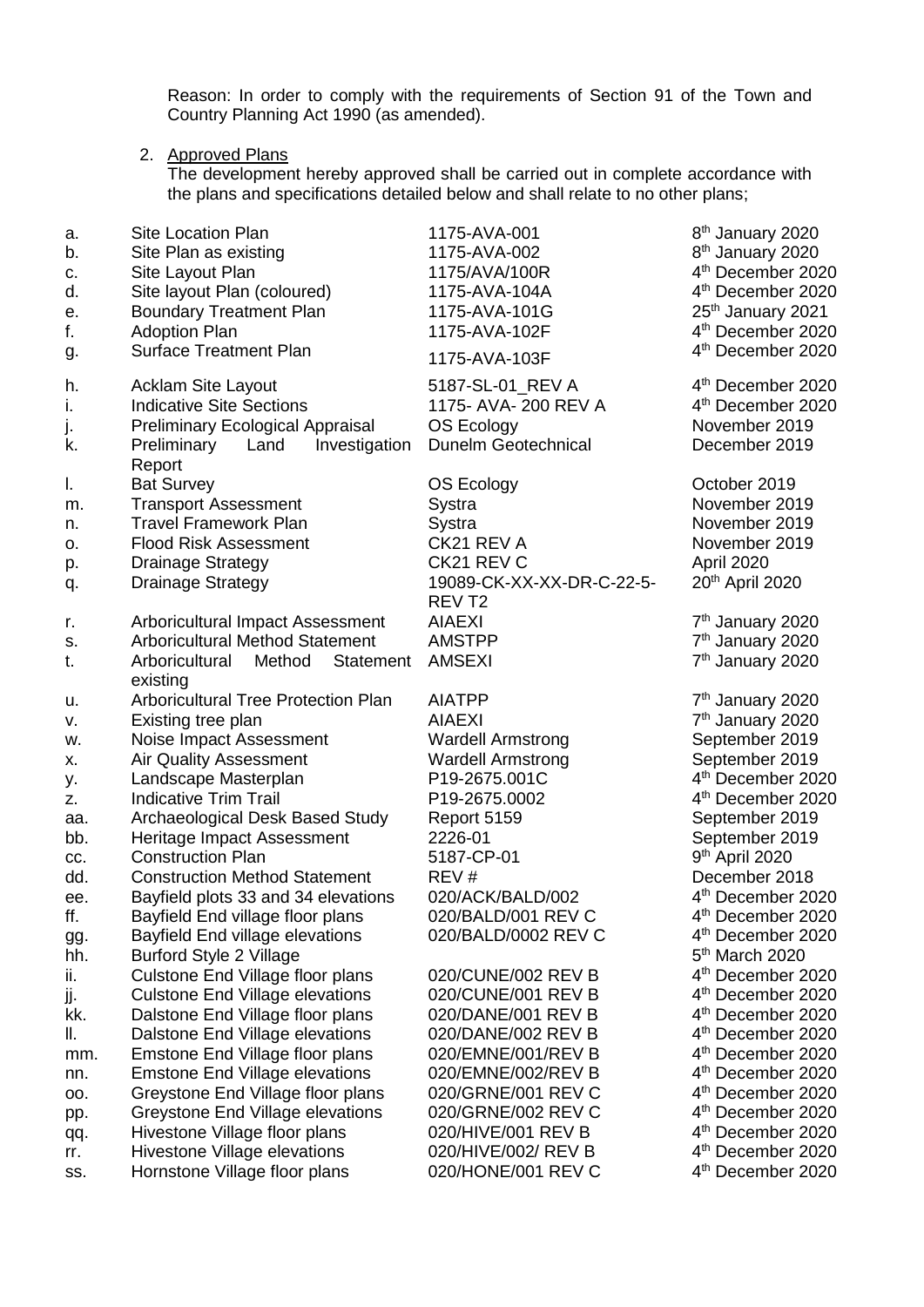| tt.   | Hornstone Village elevations          | 020/HONE/002 REV C        | 4 <sup>th</sup> December 2020 |
|-------|---------------------------------------|---------------------------|-------------------------------|
| uu.   | Impstone Village floor plans          | 020/IMNE/001 REV B        | 4 <sup>th</sup> December 2020 |
| VV.   | Impstone Village elevations           | 020/IMNE/002 REV B        | 4 <sup>th</sup> December 2020 |
| WW.   | Ivystone Village floor plans          | 020/IVNE/001 REV C        | 4 <sup>th</sup> December 2020 |
| XX.   | Ivystone Village elevations           | 020/IVNE/002 REV C        | 4 <sup>th</sup> December 2020 |
| уу.   | Maybrook Village floor plans          | 020/MAOK/001 REV B        | 4 <sup>th</sup> December 2020 |
| ZZ.   | Maybrook Village elevations           | 020/MAOK/002 REV B        | 4 <sup>th</sup> December 2020 |
| aaa.  | Meadowbrook Village floor plans       | 020/MEOK/001 REV B        | 4 <sup>th</sup> December 2020 |
| bbb.  | Meadowbrook Village elevations        | 020/MEOK/002 REV B        | 4 <sup>th</sup> December 2020 |
| CCC.  | Mulbrook Village floor plans          | 020/MUOK/001REV B         | 4 <sup>th</sup> December 2020 |
| ddd.  | Mulbrook Village elevations           | 020/MUOK/002 REV B        | 4 <sup>th</sup> December 2020 |
| eee.  | Narsbrook Village floor plans         | 020/NAOK/001 REV C        | 4 <sup>th</sup> December 2020 |
| fff.  | Narsbrook Village elevations          | 020/NOAK/002 REV C        | 4 <sup>th</sup> December 2020 |
| ggg.  | Nutbrook Village floor plans          | 020/NUOK/001 REV B        | 4 <sup>th</sup> December 2020 |
| hhh.  | Nutbrook Village elevations           | 020/NUOK/001 REV B        | 4 <sup>th</sup> December 2020 |
| iii.  | Oakbrook Village floor plans          | 020/OAOK/001 REV C        | 4 <sup>th</sup> December 2020 |
| jjj.  | Oakbrook Village elevations           | 020/OAOK/002 REV C        | 4 <sup>th</sup> December 2020 |
| kkk.  | Portbrook Village floor plans         | 020/POOK/001 REV A        | 4 <sup>th</sup> December 2020 |
| III.  | Portbrook Village elevations          | O20/POOK/002 REV A        | 4 <sup>th</sup> December 2020 |
| mmm.  | Skybrook Village floor plans          | 020/SKOK/001 REV B        | 4 <sup>th</sup> December 2020 |
| nnn.  | Skybrook Village elevations           | 020/SKOK/002 REV B        | 4th December 2020             |
| 000.  | Tambrook Village floor plans          | 020/TAOK/001 REV B        | 4 <sup>th</sup> December 2020 |
| ppp.  | <b>Tambrook Village elevations</b>    | 020/TAOK/002 REV B        | 4 <sup>th</sup> December 2020 |
| qqq.  | Waywick Village floor plans           | 020/WACK/001 REV A        | 4 <sup>th</sup> December 2020 |
| rrr   | <b>Waywick Village elevations</b>     | 020/WACK/002 REV A        | 4 <sup>th</sup> December 2020 |
| SSS.  | Whinwick Village floor plans          | 020/WHCK/001 REV A        | 4 <sup>th</sup> December 2020 |
| ttt.  | <b>Whinwick Village elevations</b>    | 020/WHCK/002 REV A        | 4 <sup>th</sup> December 2020 |
| uuu.  | Skybrook Plot 110 floor plans         | 020/ACK/SKOK/001          | 4 <sup>th</sup> December 2020 |
| VVV.  | Skybrook Plot 110 Elevations          | 020/ACK/SKOK/002          | 4 <sup>th</sup> December 2020 |
| www.  | Mulbrook Plot 67 Floor plans          | 020/ACK/MUOK/001          | 4 <sup>th</sup> December 2020 |
| XXX.  | Mulbrook Plot 67 elevations           | 020/ACK/MUOK/002          | 4 <sup>th</sup> December 2020 |
| ууу.  | <b>Pumping Station Kiosk Sections</b> | 5187_PS_SEC REV 1         | $9th$ April 2020              |
| ZZZ.  | Pumping station in plan               | 5187_PS_01 REV 1          | 9 <sup>th</sup> April 2020    |
| aaaa. | Garage Double Detached floor plan     | SITE/DG/001/REV B         | 9 <sup>th</sup> April 2020    |
| bbbb. | Garage Double Detached roof plan      | SITE/DG/002 REV A         | $9th$ April 2020              |
| cccc. | Garage Double Detached elevation      | SITE/DG/003 REV B         | 9 <sup>th</sup> April 2020    |
| dddd. | Garage Single floor/roof plan         | SITE/SG/001 REV B         | 9 <sup>th</sup> April 2020    |
| eeee. | Garage single end elevation           | SITE/SG/002 REV B         | $9th$ April 2020              |
| ffff. | <b>Gas Risk Assessment</b>            | Dunelm Geotechnical       | 1 <sup>st</sup> April 2020    |
| gggg. | <b>Sub Station</b>                    | GTC-E-SS-0012_R1-8_1_OF_1 | 6 <sup>th</sup> March 2020    |

# 3. Materials - Samples

Prior to the construction of the external elevations of the building(s) hereby approved samples of the external finishing materials to be used shall be submitted to and approved in writing by the Local Planning Authority. Thereafter, the development shall be implemented in accordance with the approved details.

Reason: To ensure the use of appropriate materials in the interests of the visual amenities of the area having regard for policies DC1, CS4 and CS5 of the Local Plan and section 12 of the NPPF.

# 4. Gateway Entrance

Prior to the occupation of the dwellings specific details of the materials, design, dimensions and location of the gateway entrance shall be submitted to the local authority for approval and shall be erected in accordance with the approved details.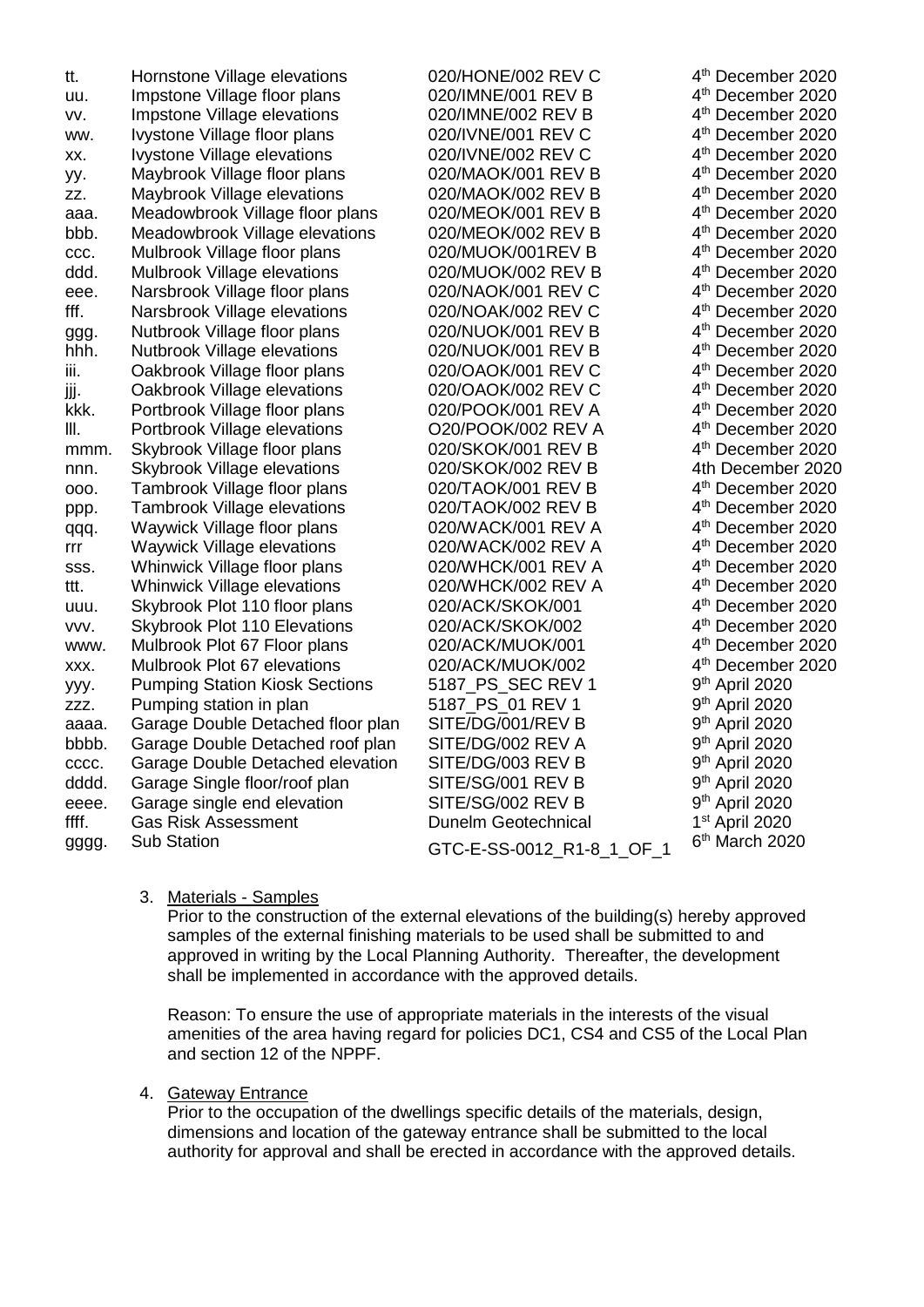Reason: To ensure an appropriate design and the use of appropriate materials in the interests of the visual amenities of the area having regard for policies DC1, CS4 and CS5 of the Local Plan and section 12 of the NPPF.

#### 5. Waste Audit Required

Prior to the commencement of the development on site a Waste Audit must be submitted to and approved in writing by the Local Planning Authority. The Waste Audit must identify the amount and type of waste which is expected to be produced by the development both during the site clearance, construction phases and once it is in use. The Audit must set out how this waste will be minimised and where it will be re-used on site.

The development shall be undertaken in complete accordance with the approved Waste Audit.

Reason: In the interests of minimising, reusing and recycling waste during demolition and construction in line with the principles of waste management detailed in the approved Tees Valley Joint Minerals and Waste Development Plan Document.

#### 6. Method Statement for Demolition

Prior to the demolition of the building and the removal of the existing trees within the application site a detailed method statement shall be provided in writing to the Local Planning Authority for approval, the demolition and removal shall be completed in accordance with the approved details.

Reason; To ensure there is no significant impact to local wildlife and to accord with the submitted Bat Survey recommendations.

#### 7. Surface Water Drainage Approved Details

The development shall not be occupied until the surface water drainage works have been implemented in accordance with the submitted and approved Drainage plan, dated 11/3/2020 (Revision T2) which should follow the principles as outlined in the Flood Risk assessment, dated December 2019 (Revision A) and the Drainage Strategy, dated April 2020 (Revision C). The drainage scheme shall ensure that foul flows discharge to the combined sewer at manhole 6501 and ensure that surface water discharges to the *surface water* sewer at manhole 9803. The surface water discharge rate shall not exceed the available capacity of 19l/sec that has been identified in this sewer.

Reason: To ensure the site is developed in a manner that will not increase the risk of surface water flooding to site or surrounding area having regard for policy CS4 of the Local Plan and section 14 of the NPPF

# 8. Site contamination

Before the occupation of any part of the development hereby approved, a validation report shall be submitted to and approved in writing by the Local Planning Authority. The validation report shall confirm that all the proposed remediation works set out in the Dunelm Strategy for the Remedial Works report D9693 were completed before occupation of any part of the site or units hereby approved.

Reason: To ensure the appropriate decontamination of the site in the interests of safety, local amenity and the amenities of the potential occupiers of the site.

#### 9. PD Rights Removed Means of Enclosure

Notwithstanding the provisions of the Town and Country Planning (General Permitted Development) (England) Order 2015 (or any order revoking or re-enacting that order with or without modification), no fences, gates, walls or other means of enclosure (other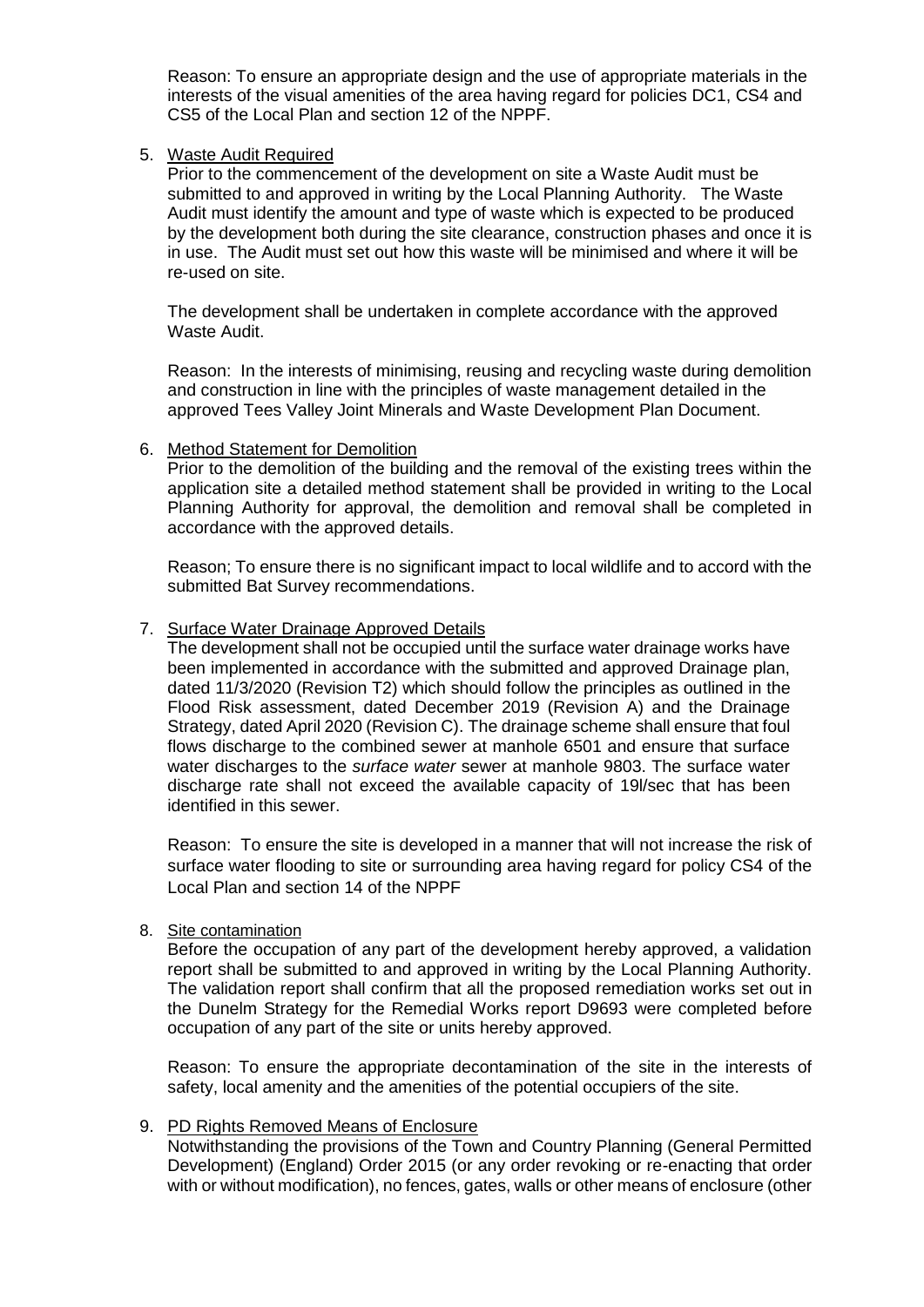than those expressly authorised by this permission) shall be erected within the curtilage of any dwellinghouse forward of any wall of that dwellinghouse which forms the principle elevation/fronts onto a road, footpath or open space without planning permission being obtained from the Local Planning Authority.

Reason: To adequately control the level of development on the site to a degree by which the principle of the permission is based, to protect the visual amenity of the area and in the interests of resident's amenity having regard for policies CS4, CS5, DC1 and section 12 of the NPPF.

#### 10. PD Rights Removed Extensions/Alterations

Notwithstanding the provisions of the Town and Country Planning (General Permitted Development) (England) Order 2015 (or any order revoking or re-enacting that order with or without modification), no building hereby approved shall be extended or materially altered in external appearance in any way, including any additions or alterations to the roof, without planning permission being obtained from the Local Planning Authority.

Reason: To adequately control the level of development on the site to a degree by which the principle of the permission is based, to protect the visual amenity of the area and in the interests of resident's amenity having regard for policies CS4, CS5, DC1 and section 12 of the NPPF.

#### 11. PD Rights Removed Conversion of Garages

Notwithstanding the provisions of the Town & Country Planning (General Permitted Development) (England) Order 2015, (or any order revoking or re-enacting that Order), no garages shall be converted to habitable rooms without planning permission being obtained from the Local Planning Authority.

Reason: To retain adequate in curtilage parking provision in the interests of amenity and highway safety having regard for policies CS4, CS5, DC1 and sections 9 and 12 of the NPPF.

# 12. PD Rights Removed Hardstanding

Notwithstanding the provisions of the Town & Country Planning (General Permitted Development) (England) Order 2015, (or any order revoking or re-enacting that Order), no hardstanding shall be constructed at the front of the residential dwellings hereby permitted, without planning permission being obtained from the Local Planning Authority.

Reason: To adequately control the level of development on the site to a degree by which the principle of the permission is based, to protect the visual amenity of the area and in the interests of resident's amenity having regard for policies CS4, CS5, DC1 and section 12 of the NPPF.

# 13. Landscape Management Plan

A Landscape Management Plan covering relevant phases of development, including long term objectives, management responsibilities and maintenance schedules in perpetuity for all landscape areas, other than small, privately owned, domestic gardens, shall be submitted to and approved in writing by the local planning authority prior to the first occupation/use of a building, or within 12 months of commencement of works on the relevant phases of the development to which it relates, whichever is the sooner. Thereafter the Landscape Management Plan must be implemented on site.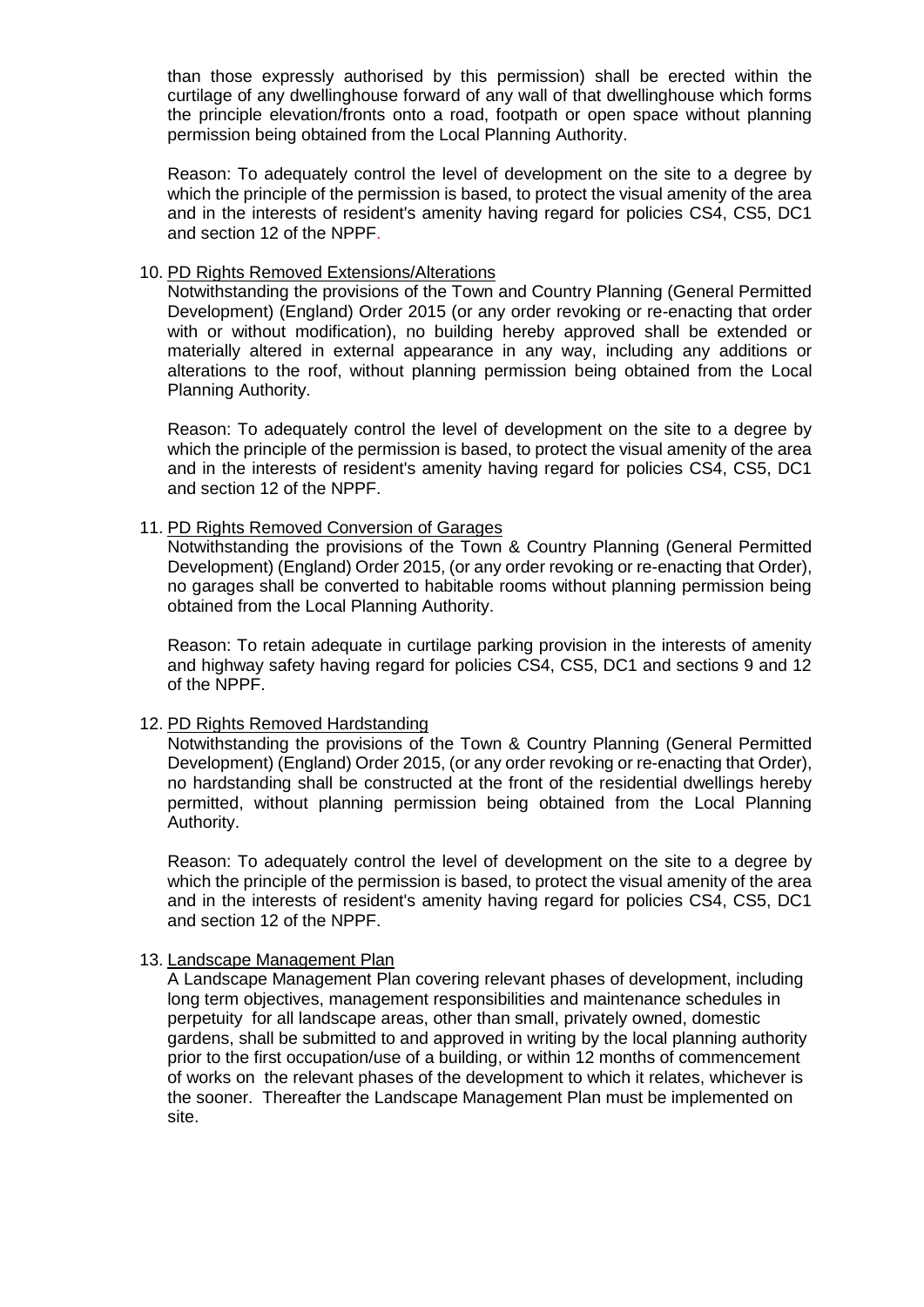Reason: To ensure a satisfactory form of development in the interest of visual amenity and the character of the area having regard for policies CS4, CS5 and DC1 of the Local Plan and sections 12 and 15 of the NPPF.

#### 14. Replacement Tree Planting

If within a period of five years from the date of the planting of any tree that tree, or any tree planted in replacement for it, is removed, uprooted or destroyed or dies, or becomes, in the opinion of the local planning authority, seriously damaged or defective, another tree of the same species and size as that originally planted shall be planted at the same place, unless the local planning authority gives its written consent to any variation.

Reason: To ensure a satisfactory form of development in the interest of visual amenity and the character of the area having regard for policies CS4, CS5 and DC1 of the Local Plan and sections 12 and 15 of the NPPF.

#### 15. Retained Trees

In this condition retained tree means an existing tree which is to be retained in accordance with the approved plans and particulars; and paragraphs (a) and (b) below shall have effect until the expiration of five years from the date of the occupation of the final building on site for its permitted use.

- a) No retained tree shall be cut down, uprooted or destroyed, nor shall any retained tree be topped or lopped other than in accordance with the approved plans and particulars, without the written approval of the local planning authority. Any topping or lopping approved shall be carried out in accordance with British Standard 3998:1989 (with subsequent amendments)(British Standard recommendations for Tree Work).
- b) If any retained tree is removed, uprooted or destroyed or dies during the period of construction another tree shall be planted at the same place and that tree shall be of such size and species, and shall be planted at such time as may be specified in writing by the local planning authority. Similarly, if a retained tree dies or needs to be removed within five years of completion, and this is found to have been the result of damage sustained during development, this replanting condition will remain in force
- c) The erection of fencing for the protection of any retained tree shall be undertaken in accordance with the approved plans and particulars before any equipment, machinery or materials are brought on the site for the purposes of the development, and shall be maintained until all equipment, machinery and surplus materials have been removed from the site. Nothing shall be stored or placed in any area fenced in accordance with this condition and the ground levels within those areas shall not be altered, nor shall any excavation be made, without the written consent of the local planning authority. Retained trees shall be protected fully in accordance with British Standard 5837:1991 (Guide for Trees in Relation to Construction). In particular, fencing must not be dismantled at any time without the prior consent of the local planning authority.

Reason: To prevent the loss of or damage to trees and natural features during the development and to ensure so far as is practical that development progresses in accordance with current best practice having regard for policy CS4 and CS5 of the Local Plan and section 9 of the NPPF.

#### 16. Hedges and Hedgerows

All hedges or hedgerows on the site unless indicated as being removed shall be retained and protected and enhanced in accordance with details submitted to and approved in writing by the local planning authority. In the event that hedges or hedgerows become damaged or otherwise defective during such period the local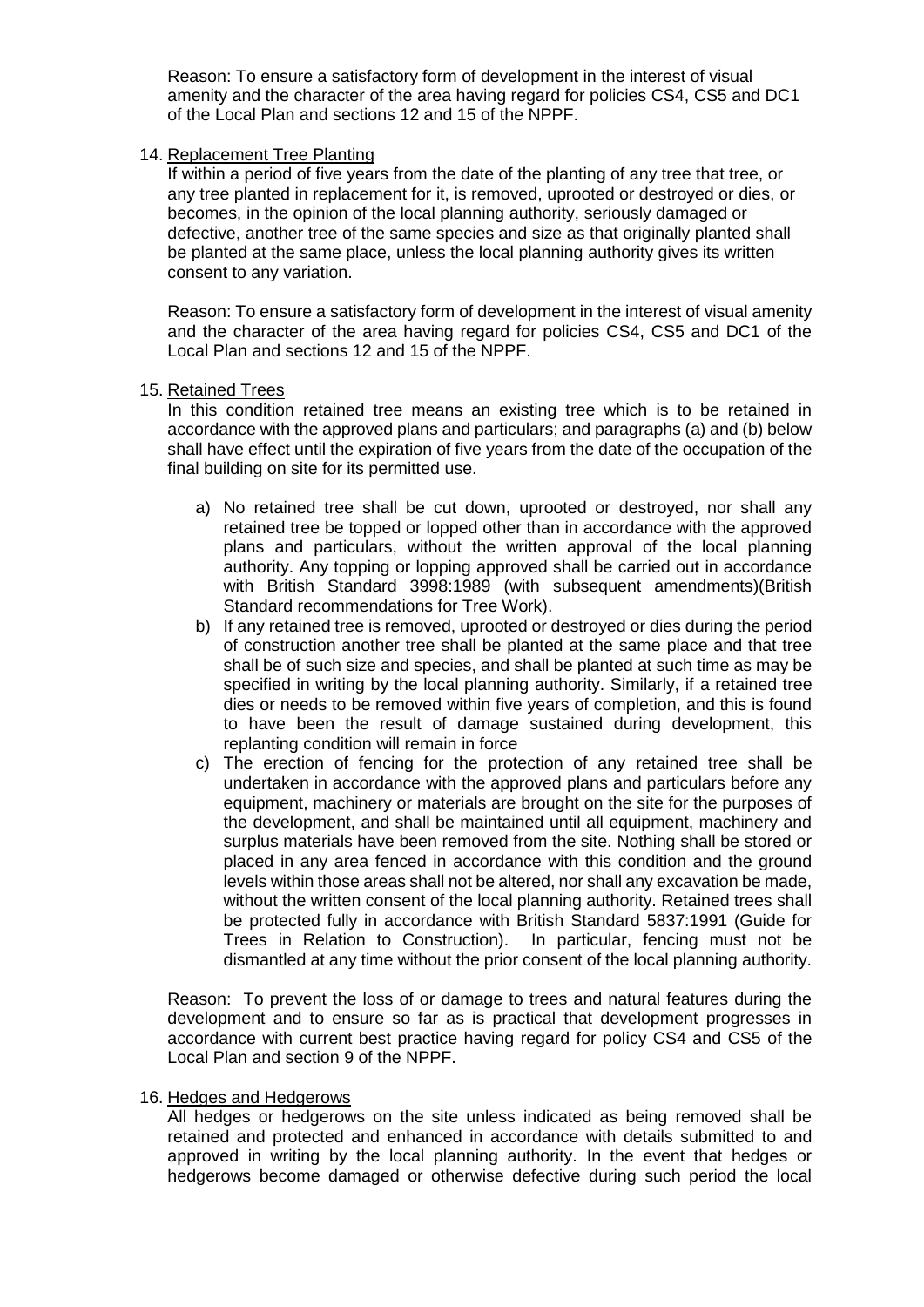planning authority shall be notified in writing as soon as reasonably practicable. Within one month a scheme of remedial action, including timetable for implementation shall be submitted to the local planning authority. The approved scheme shall be implemented in accordance with the approved timetable. Any trees or plants which within a period of 5 years from the date of planting, die, are removed or become seriously damaged or diseased shall be replaced in the next planting season with others of similar size and species.

Reason: To prevent the loss of or damage to existing hedgerows and natural features so far as is practical that development progresses in accordance with current best practice having regard for policy CS4 and CS5 of the Local Plan and section 9 of the NPPF.

#### 17. Construction of Roads and Footways Prior to Occupation of Dwellings

No dwelling to which this planning permission relates shall be occupied unless or until the carriageway base course and kerb foundation to the new estate road and footpath to which it fronts, is adjacent to or gains access from, has been constructed. Road and footway wearing courses and street lighting shall be provided within 3 months of the date of commencement on the construction of the penultimate dwelling of the development.

Reason: To ensure appropriate access and egress to the properties, in the interests of highway safety and the amenity of residents having regard for policies CS4, CS5 and DC1 of the Local Plan and sections 9 and 12 of the NPPF.

#### 18. Details of Roads, Footpaths and Open Spaces Required

Fully detailed drawings illustrating the design and materials of roads, footpaths and other adoptable open spaces shall be submitted to and approved in writing by the Local Planning Authority prior to the start of construction on site. The development shall be carried out in accordance with the approved details.

Reason; To ensure a satisfactory form of development and in the interests of highway safety having regard for policies CS5 and DC1 of the Local Plan and sections 9 and 12 of the NPPF.

# 19. Car and Cycle Parking Laid Out

No part of the development hereby approved shall be occupied until the areas shown on the approved plans for parking and manoeuvring of vehicles (and cycles, if shown) have been constructed and laid out in accordance with the approved plans, and thereafter such areas shall be retained solely for such purposes.

Reason; To ensure a satisfactory form of development and in the interests of highway safety having regard for policies CS5 and DC1 of the Local Plan and sections 9 and 12 of the NPPF.

# 20. Off-Site Highway Works Phasing Plan

Prior to commencement of development a highways works phasing plan detailing the delivery of the agreed highway works to St David's Way shall be submitted to and agreed in writing by the Local Planning Authority. The approved highway works shall then be delivered in accordance with the approved phasing plan or such plans which are subsequently submitted to and approved in writing by the Local Planning Authority.

Reason: In the interests of providing a safe means of access to the site by all modes of transport and to, minimise disruptions to the free flow of traffic having regard for policies DC1 and CS5 of the Local plan and sections 9 and 12 of the NPPF.

#### 21. Off-Site Highway Works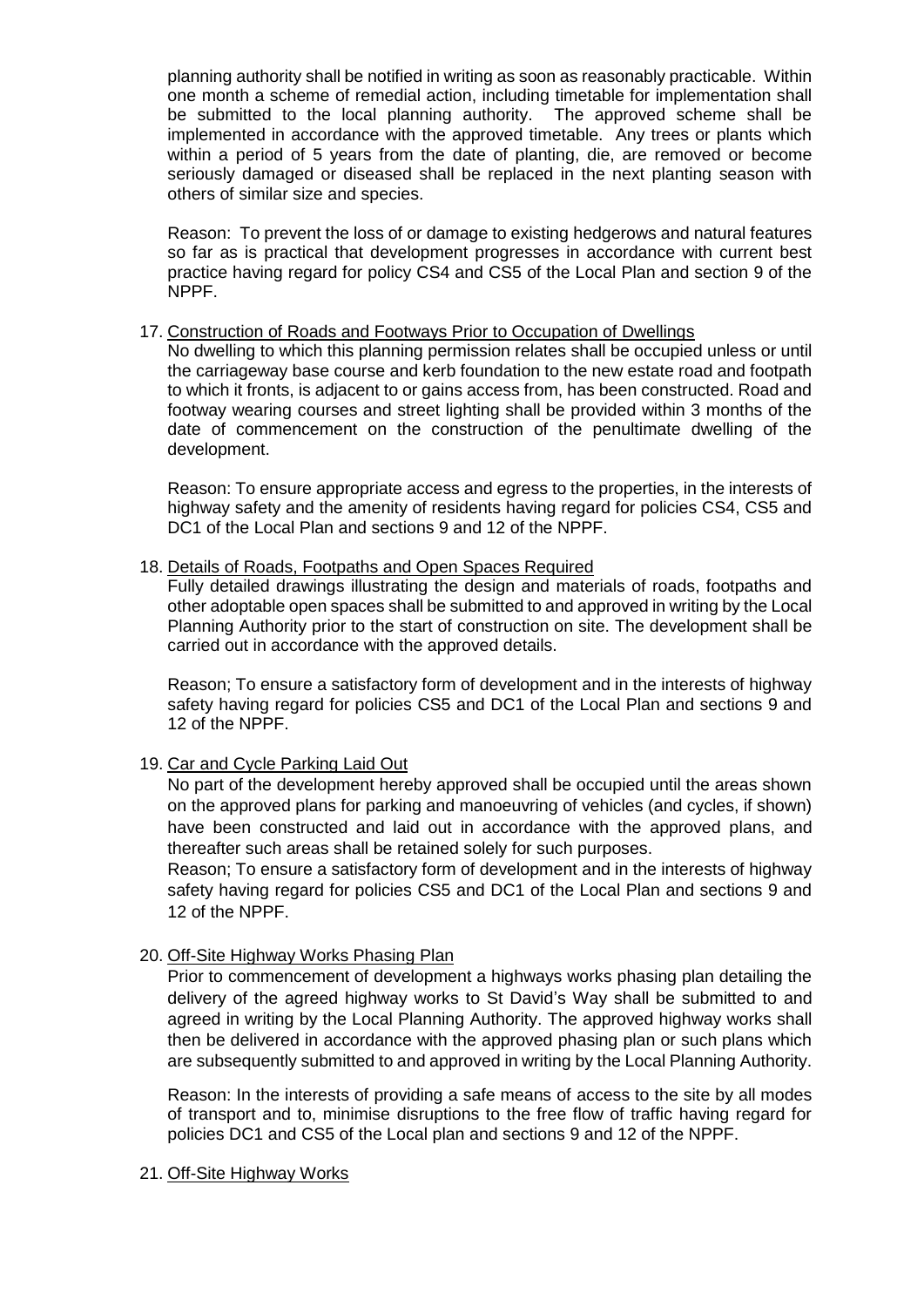The development hereby permitted shall not be occupied until the highway works to St David's Way detailed below have been carried out in accordance with the approved highway works phasing plan and submitted drawing 5187/SL/01 REV A or such plans which are subsequently submitted to and approved in writing by the Local Planning Authority:

- a) Removal of the existing raised table at the Hall Drive/St David's Way junction and replacement with two sets of speed cushions either side of the junction with resurfacing works as required
- b) Realignment of the junction kerbs at Hall Drive/St David's Way to create 6m junction radii with pedestrian crossing point consisting of dropped kerbs and tactile paving
- c) Provision of a 3m wide shared footway/cycleway to the East side of St David's Way to connect the development to Hall Drive
- d) Provision of managed on-street parking bays to create build outs incorporating street trees on St David's Way
- e) A scheme of street lighting

Reason: In the interests of providing a safe means of access to the site by all modes of transport and to, minimise disruptions to the free flow of traffic having regard for policies DC1 and CS5 of the Local plan and sections 9 and 12 of the NPPF.

#### 22. Method of Works Statement

The development hereby approved shall not be commenced until a detailed method of works statement has been submitted to and approved in writing by the Local Planning Authority. Such statement shall include at least the following details;

a) Routing of construction traffic, including signage where appropriate;

b) Arrangements for site compound and contractor parking;

c) Measures to prevent the egress of mud and other detritus onto the public highway;

d) A jointly undertaken dilapidation survey of the adjacent highway;

e) Program of works; and,

f) Details of any road/footpath closures as may be required.

The development must be carried out in accordance with the approved details.

Reason: To ensure that the development can be carried out in a manner that will not be to the detriment of amenity of local residents, free flow of traffic or safety of highway users having regard for policy DC1 of the Local Plan.

# 23. Archaeological Observation

Prior to the commencement of the development of the western side of the site, where plots 128-131, 127-124 and 105-110 are located, a scheme of trial trenching is to be completed for the purposes of examining and recording any matter or things of Archaeological interest with the results provided to the Local Planning Authority.

Reason: To ensure opportunity is provided for archaeological assessment on this site having regard for polices CS4 and CS5 of the Local Plan and section 16 of the NPPF.

# **REASON FOR APPROVAL**

The analysis of the development determines that the proposals are for a sustainable development, which will assist in economic growth in the town. The proposed layout and dwellings are of a high quality design and would provide a pleasant and sustainable environment offering a good mix of dwelling types. Landscaped areas within the site will enhance ecological potential and will benefit the wider community. There are no statutory objections to the proposal in terms of the sustainability of the site or the ability to meet necessary flood, ecology, highways and noise mitigation.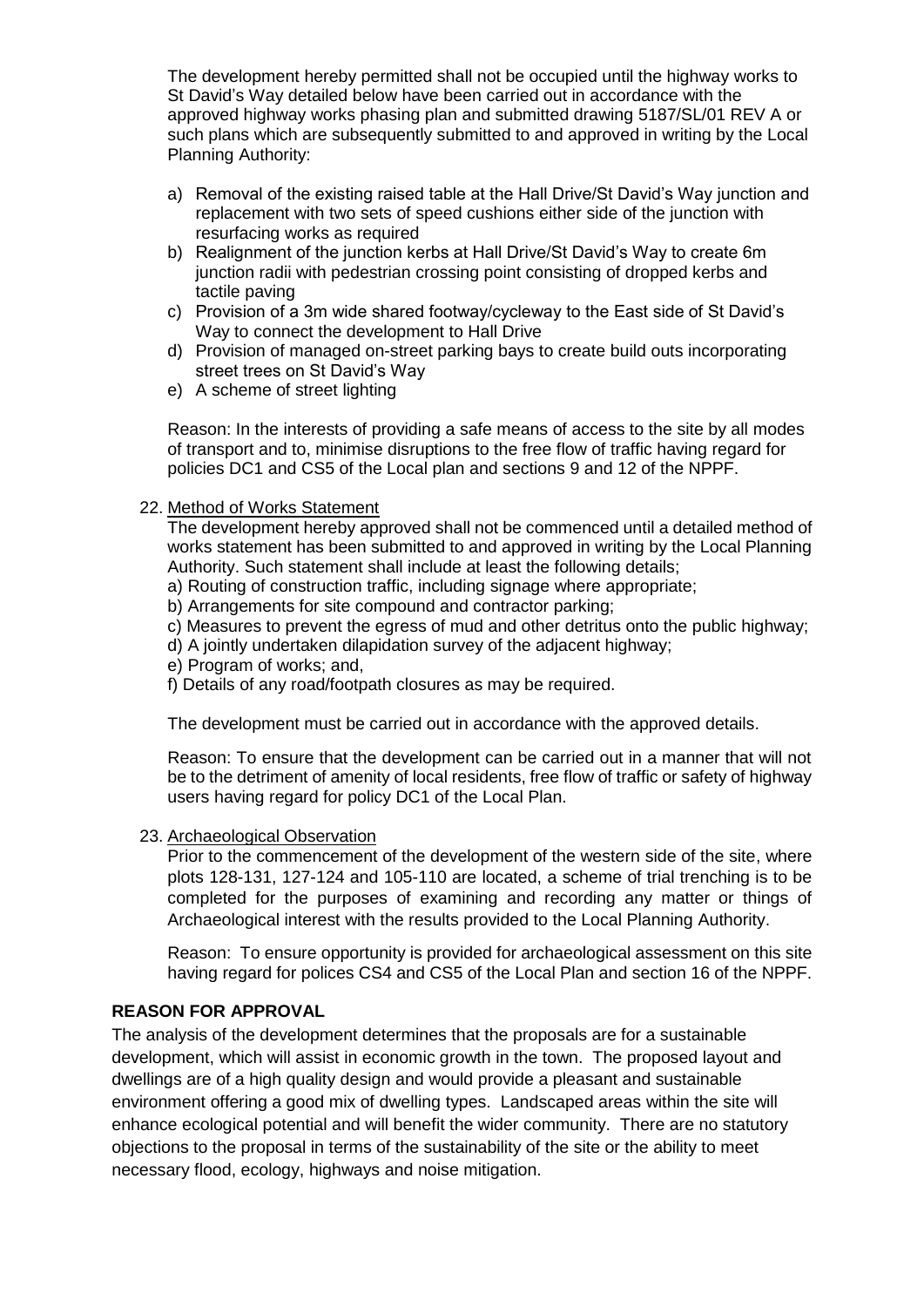The application site is an allocated site within the approved Housing Local Plan. Although the additional dwellings conflict with some elements of Policy H34 it meets the other requirements of this policy and the justification for increased numbers as set out in policy H1 and other relevant local and national policies. On balance the conflict with policy H34 does not outweigh the social, economic and environmental sustainable benefits of the development.

It is the planning view that none of the material objections raised will result in a significantly detrimental impact on the character of the area or the Acklam Hall Conservation Area, the nearby residents or the community as a whole. The proposals do not conflict with local or national policies relating to sustainability, design, transport, open space or flood risk. The development will support the spatial vision set out in the development plan.

# **INFORMATIVES**

# Discharge of Condition Fee

Under the Town & Country Planning (Fees for Applications and Deemed Applications)(Amendment)(England) Regulations 2018, the Council must charge a fee for the discharge of conditions. Information relating to current fees is available on the Planning Portal website https://1app.planningportal.co.uk/FeeCalculator/Standalone?region=1. Please be aware that where there is more than one condition multiple fees will be required if you apply to discharge them separately.

# Civil Ownership Matters

This permission refers only to that required under the Town and Country Planning Act 1990 (as amended) and does not include any other consent or approval under any enactments, byelaw, order or regulation. The grant of planning permission does not override any third party rights which may exist over the application site.

In addition, you are advised that any works affecting party walls or involving excavations for foundations adjacent to a party wall you will be required to serve notice on all adjoining owners before work commences and adhere to the requirements of the Party Wall Act 1996.

# Rights of Access/Encroachment

This planning approval does not permit any person to access another person's land/property to enable the works to be completed, without their consent. Any encroachment into another person's land/property above or below ground is a civil matter to be resolved between the relevant parties.

# Building Regulations

Compliance with Building Regulations will be required. Before commencing works it is recommended that discussions take place with the Building Control section of this Council. You can contact Building Control on 01642 729375 or by email at buildingcontrol@middlesbrough.gov.uk.

Where a building regulations approval is obtained which differs from your planning permission, you should discuss this matter with the Local Planning Authority to determine if the changes require further consent under planning legislation.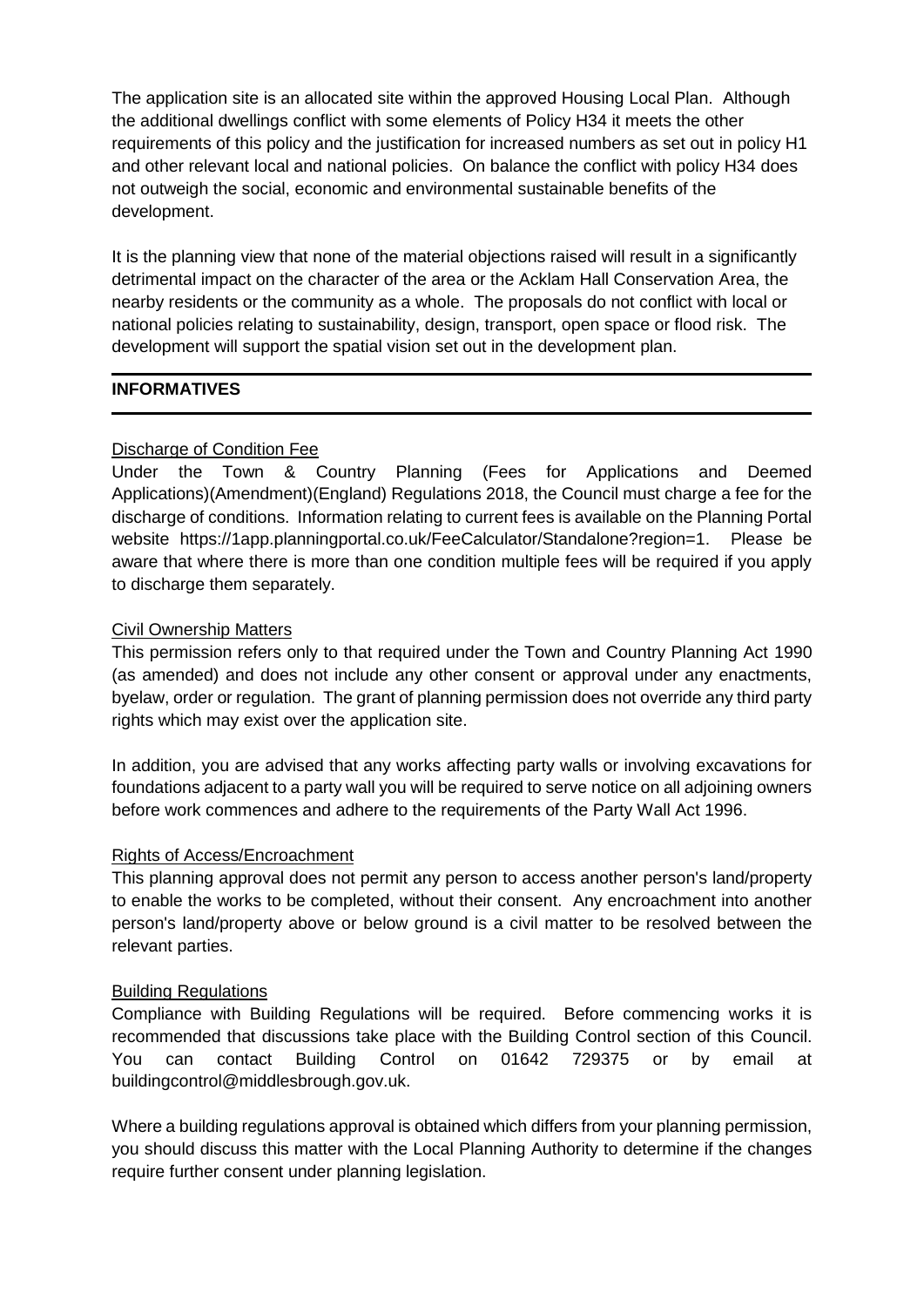# Name and Numbering

Should the development require Street Names, Numbers and/or Post Codes the developer must contact the Councils Naming and Numbering representative on 01642 728155.

# Statutory Undertakers

The applicant is reminded that they are responsible for contacting the Statutory Undertakers in respect of both the new service to their development and the requirements of the undertakers in respect of their existing apparatus and any protection/ diversion work that may be required.

# Adoption of Highway - S38

The applicant is advised that prior to the commencement of works on site they should contact the Highway Authority (01642 728156), with a view to preparing the necessary drawings and legal work required for the formal adoption of the new highway layout. The S38 Agreement should be in place prior to the commencement of works on site.

# Deliveries to Site

It should be ensured that, during construction, deliveries to the site do not obstruct the highway. If deliveries are to be made which may cause an obstruction then early discussion should be had with the Highway Authority on the timing of these deliveries and measures that may be required so as to mitigate the effect of the obstruction to the general public.

# Cleaning of Highway

The applicant is reminded that it is the responsibility of anybody carrying out building work to ensure that mud, debris or other deleterious material is not deposited from the site onto the highway and, if it is, it shall be cleared by that person. In the case of mud being deposited on the highway wheel washing facilities should be installed at the exit of the development.

# Sustainable Drainage Systems

Sustainable Drainage Systems (SuDS) should be considered when designing drainage, driveways and car parking areas.

# Permeable Surfacing

Guidance on permeable surfacing of front gardens is available on the Communities and Local Government Website: www.communities.gov.uk

# Wildlife and Countryside Act

The applicant is reminded that under the Wildlife and Countryside Act 1981 it is an offence to take, damage or destroy the nest of any wild bird while that nest is in use or being built. Planning consent for a development does not provide a defence against prosecution under this Act. Trees and scrub are likely to contain nesting birds between 1st March and 31st August. Trees and scrub are present on the application site should be assumed to contain nesting birds between the above dates unless a survey has shown conclusively that nesting birds are not present.

# Protected Species

The applicant is reminded that it is an offence to damage or destroy species protected under separate legislation. Planning consent for a development does not provide a defence against prosecution under wildlife protection legislation. You are advised that the bat survey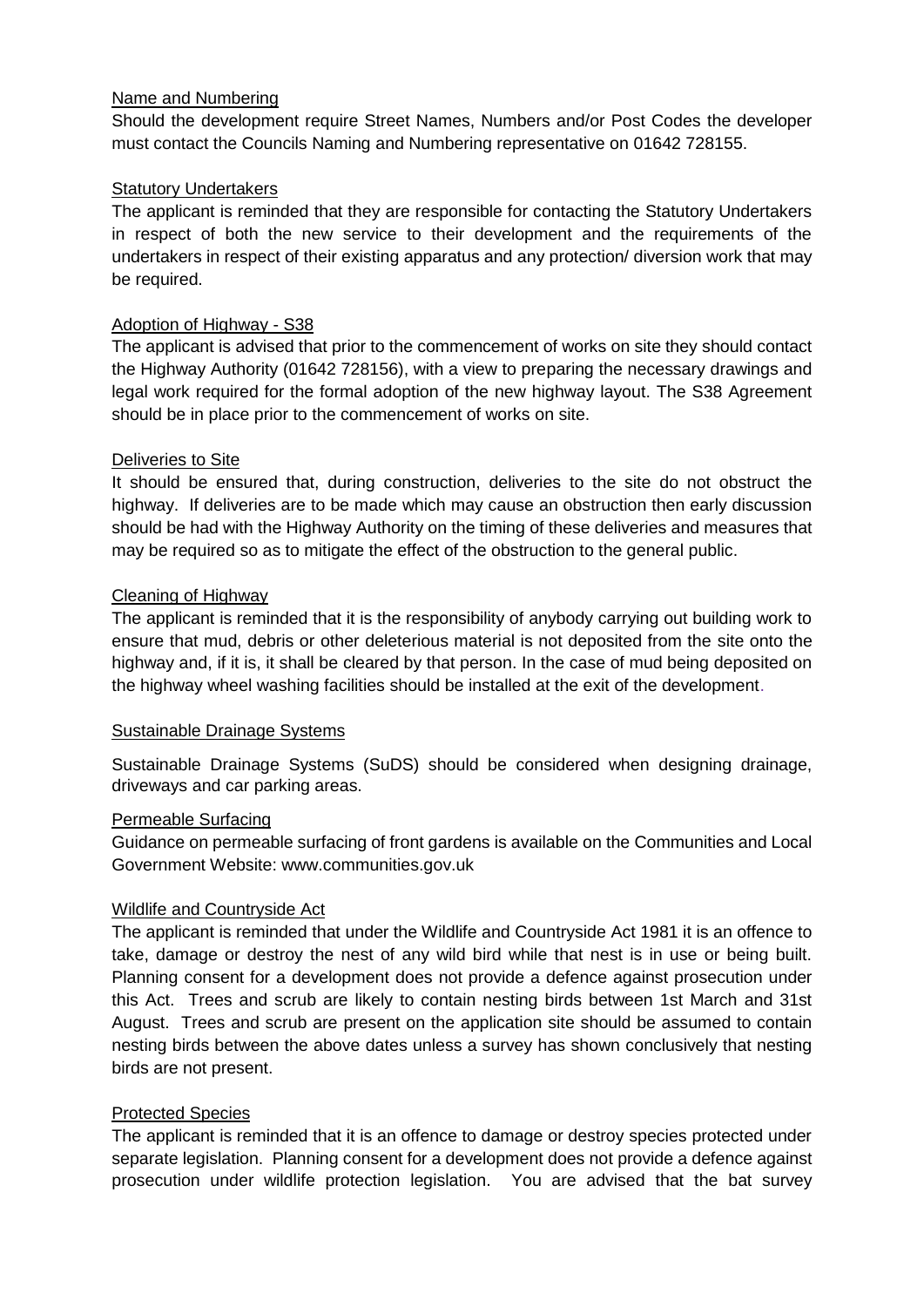suggested an endoscope survey be completed prior to development commencing on site to determine if any bats are present. If protected species are found to be present, Natural England should be consulted.

# Construction Noise

The applicant should be aware that noise from construction work and deliveries to the site may have an impact upon local residential premises. The applicant may if they wish to apply for a prior consent under the Control of Pollution Act 1974 Section 61 with regard to working hours at the site. The applicant can contact the authorities Environmental Protection service for more details regarding the prior consent process. The hours that are recommended in the Control of Pollution Act for noisy working are 8am-6pm Mon-Fri, 8am-1pm Saturday and no working Sundays and Bank holidays.

# Secure By Design

The applicant should seek to develop to accredited secure By Design Gold standards and a minimum silver with full guidance being available within SBD Homes 2019 guide at [www.securebydesign.com](http://www.securebydesign.com/) and to contact Stephen Cranston at [Stephen.Cranston2@cleveland.pnn.police.uk](mailto:Stephen.Cranston2@cleveland.pnn.police.uk) for further advice.

Case Officer: Debbie Moody

Committee Date: 5<sup>th</sup> February 2021